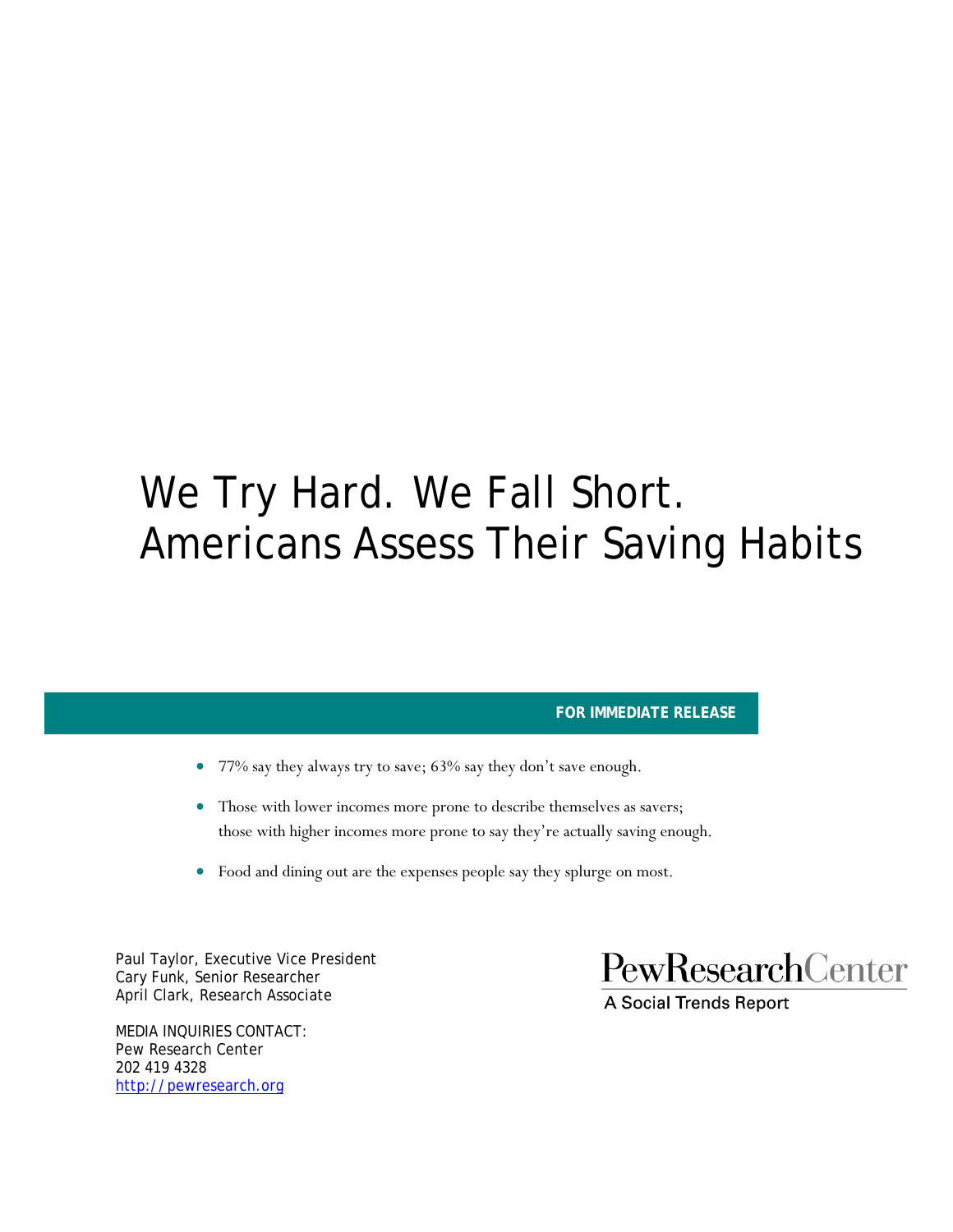## **We Try Hard. We Fall Short. Americans Assess Their Saving Habits**

At a time when the personal savings rate in this country has fallen into negative territory for the first time in modern history, more than three-quarters (77%) of all Americans describe themselves as the kind of person who "always looks for ways to save money."

This paradox is not as stark as it may seem, for nearly two-thirds (63%) of Americans also acknowledge they don't save enough, and more than a third say that they often (11%) or sometimes (25%) spend more than they can afford.

Asked what they splurge on, people most frequently cite food and restaurant dining, followed by entertainment and recreation, then shopping and personal items.

The findings are from a nationwide Pew Research Center telephone survey conducted from October 18 through November 9, 2006 among a nationally representative sample of 2000 adults; it has a margin of sampling error of plus or minus 2.5 percentage points.

One central finding of the survey is hardly a surprise: the less income people have, the more trouble they have with saving and spending. People with lower incomes are more likely to say they always look for ways to save but less likely to say they succeed. They're more prone to worry about money. They're more





likely to have piled up credit card debt. And they argue about money more often with their spouses.

But income levels, this survey finds, are not the only demographic characteristic strongly correlated with people's habits and attitudes about saving and spending. Age and life cycle also matter a great deal.

Older Americans (those ages 65 and above) are much more likely than the rest of the adult population to say they save and invest enough. Also, they're less likely to say they worry about money, or that they spend more than they can afford.

As for the rest of the adult population, difficulties with low savings rates are widely shared by virtually all income and demographic groups. Among people under age 65, majorities of high income adults as well as lower income adults say they don't save enough. So do majorities of men as well as women; whites as well as blacks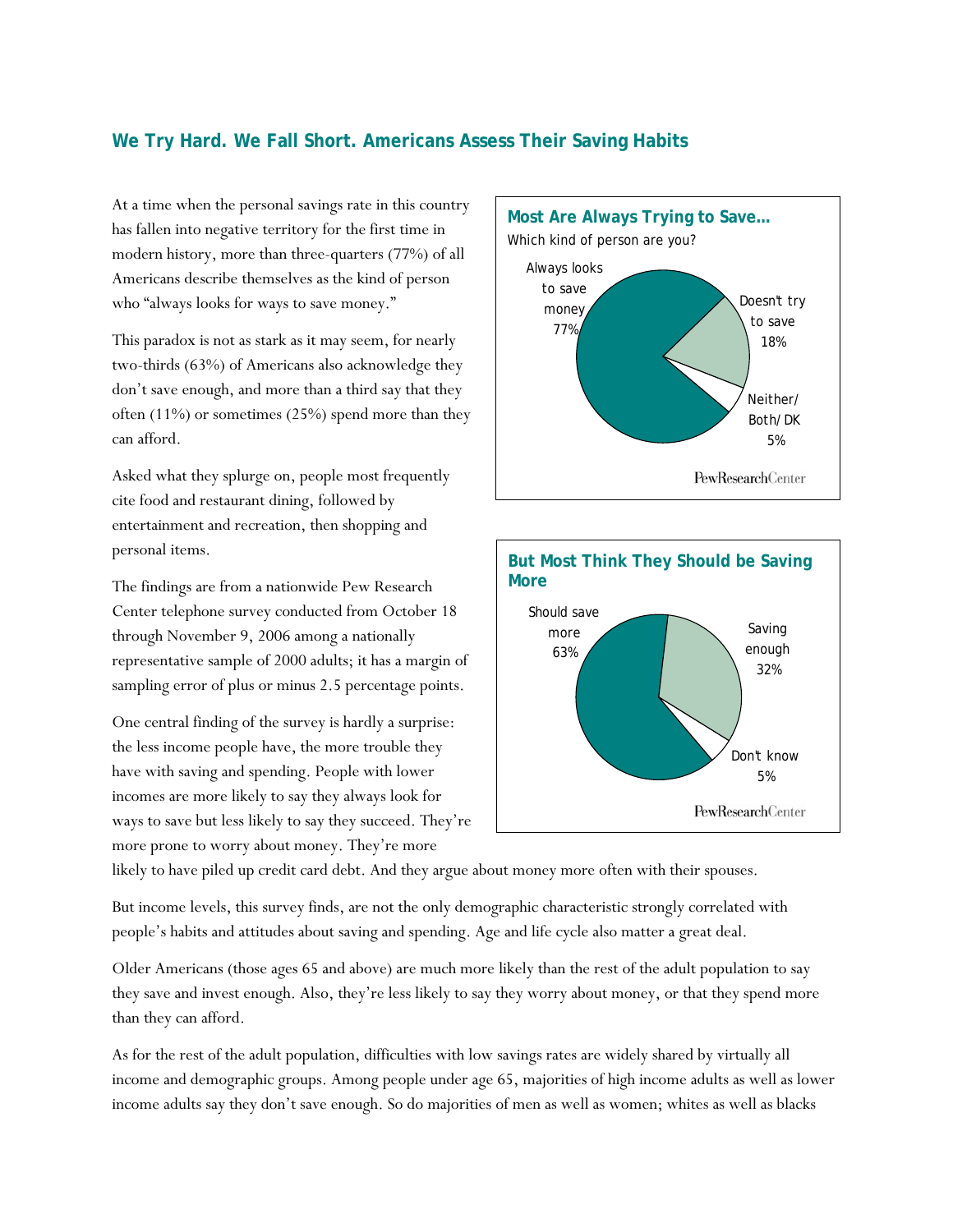and Hispanics; married people as well as singles, the employed as well as the unemployed; and college graduates as well as those with less education.

**Personal Savings Rate Hits Record Low**  2005, the American public has been spending more money than it has earned after taxes— Percent of disposable income Percent of disposable income 15 an unprecedented development in the past half 10 Americans on average had been saving more 5 than 10 percent of their after tax earnings. 0 -0.4 -5 1980 1983 1986 1989 1992 1995 1998 2001 2004 Personal savings rate is aggregate personal saving as a percentage of disposable personal income. Aggregate personal savings are computed as total personal income after taxes minus total consumption. Source: U.S. Bureau of Economic Analysis. 1980-2004 figures from 2006 Economic Report of the President, Table B-30. 2005 figure from the U.S. Bureau of Economic Analysis

These concerns are borne out by government data. The U.S. Commerce Department's Bureau of Economic

Also, the Federal Reserve System reports that total household debt has risen sharply in the past decade, due largely to increases in mortgage debt.<sup>2</sup>

Analysis has estimated that, since April of

century.<sup>1</sup> As recently as the early 1980s,

However, despite both the negative savings rates and the growth in household debt, the median financial wealth of families has continued to rise, due mainly to increases in the value of peoples' homes and/or their

l

stock holdings.<sup>3</sup> Indeed, economists have argued that this "wealth effect" may at least partly explain today's historically low savings rates. As people have seen value of their assets grow, this theory goes, they may feel more freedom to spend and less need to save.

The Pew survey offers little more than marginal support for this hypothesis. It finds that about half of all homeowners (46%) say that the value of their home has increased "a lot" in recent years. In their saving and spending habits, this group does differ a bit from the rest of the population.

They are a bit less likely to say they often or sometimes spend more than they can afford (27% versus 35% among other homeowners and 47% among renters). They also report a slightly lower propensity to worry about money. But they're no different from the rest of the population in their inclination in their description of themselves as the kind of person who is always looking for ways to save.

Similarly, respondents who are market investors worry less about money than do those who don't have any such financial investments. They're also more likely to say they save and invest enough, and they're less likely to say they spend more than they can afford. It should be noted, however, that market investors are also more likely to

<sup>&</sup>lt;sup>1</sup> For more on the measure of personal savings see the U.S. Bureau of Economic Analysis FAQ's on personal savings at  $\frac{www.bea.gov}{www.bea.gov}$ . Also see Marquis, Milton. "What's Behind the Low U.S. Personal Saving Rate?" Federal Reserve Bank of San Francisco (FRBSF) Economic Letter, 2002-09, March 29, 2002. Verma, Satyendra and Jules Lichtenstein. "The Declining Personal Saving Rate: Is there Cause for Alarm?" AARP Public Policy Institute, March 2000.

 $2$  See table 703, Federal Reserve System, Flow of Funds Accounts of the United States for the Household and Nonprofit Organization Sector.

Statistical Abstract of the United States: 2007.<br> $3$  For median net worth of families over time see Table 702, Statistical Abstract of the United States: 2007. Federal Reserve System, Survey of Consumer Finances.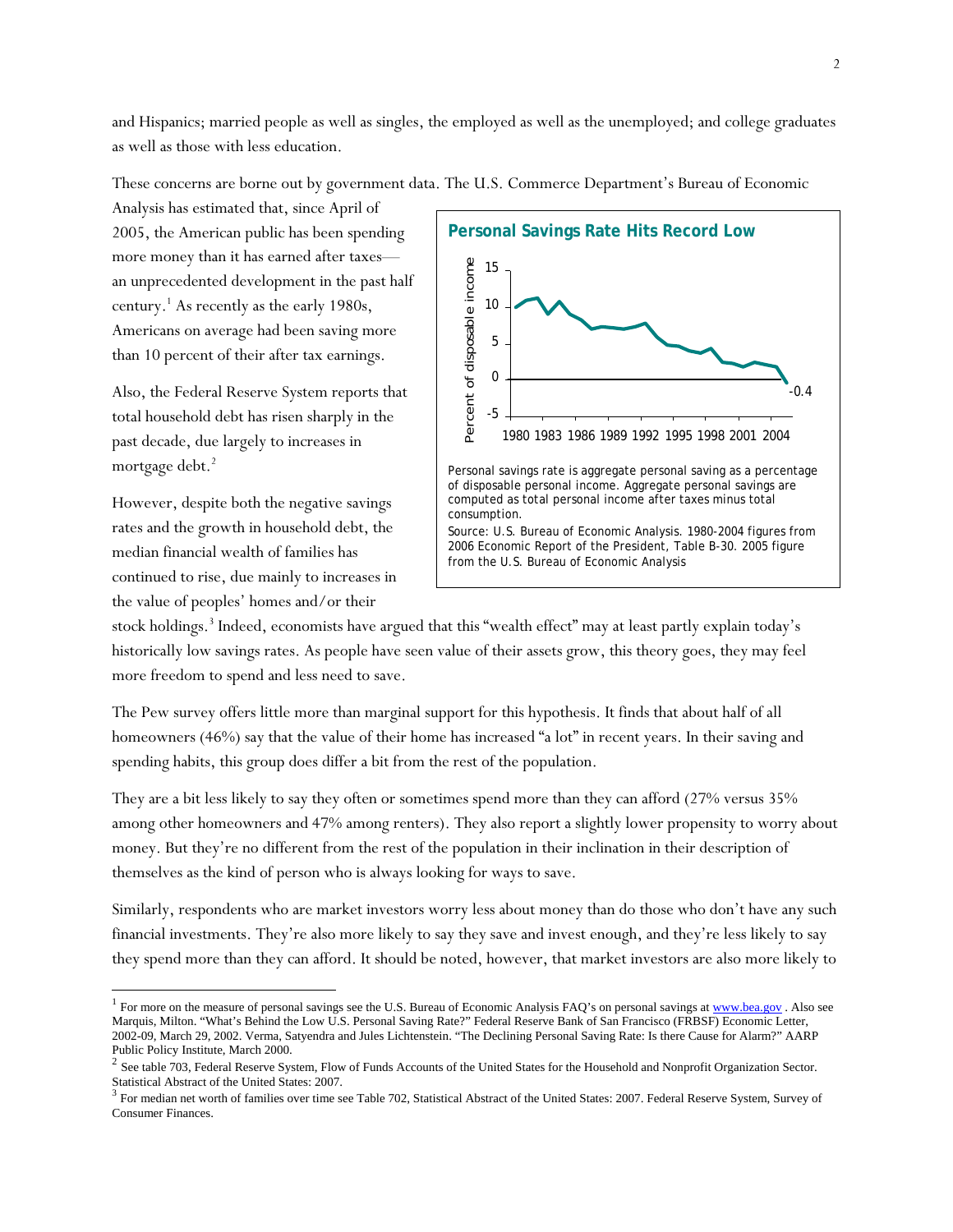have high incomes, and having a high income also correlates independently with these same saving and spending characteristics.

#### **Money and Marriage.** A majority of husbands and wives share the same basic attitudes toward saving with

their spouse, but a significant minority – three in ten – has different views. The breakdown is as follows: among married adults, 56% say that both they and their spouse always look for ways to save money and 6% say that both they and their spouse don't try particularly hard to save. However, fully 30% say that they and their spouse have different attitudes about saving. And – no great surprise here – these are the couples most likely to argue about money. Some 52% of these couples say they often or sometimes disagree about money, compared with 38% of all married couples.

| <b>Most Couples in Sync on Savings Tendencies</b><br>Assessment of your own and your spouses' tendency to<br>"always look for ways to save money" |                          |
|---------------------------------------------------------------------------------------------------------------------------------------------------|--------------------------|
|                                                                                                                                                   | AII                      |
|                                                                                                                                                   | <b>Adults</b>            |
| Both look for ways to save money                                                                                                                  | %<br>56                  |
| Both don't particularly try very hard to save                                                                                                     | 6                        |
| Husband and wife differ on saving habits                                                                                                          | 30                       |
| Neither (vol.)/Don't know                                                                                                                         | 8                        |
|                                                                                                                                                   | 100                      |
| Notes: Based on 1,115 married respondents.                                                                                                        | <b>PewResearchCenter</b> |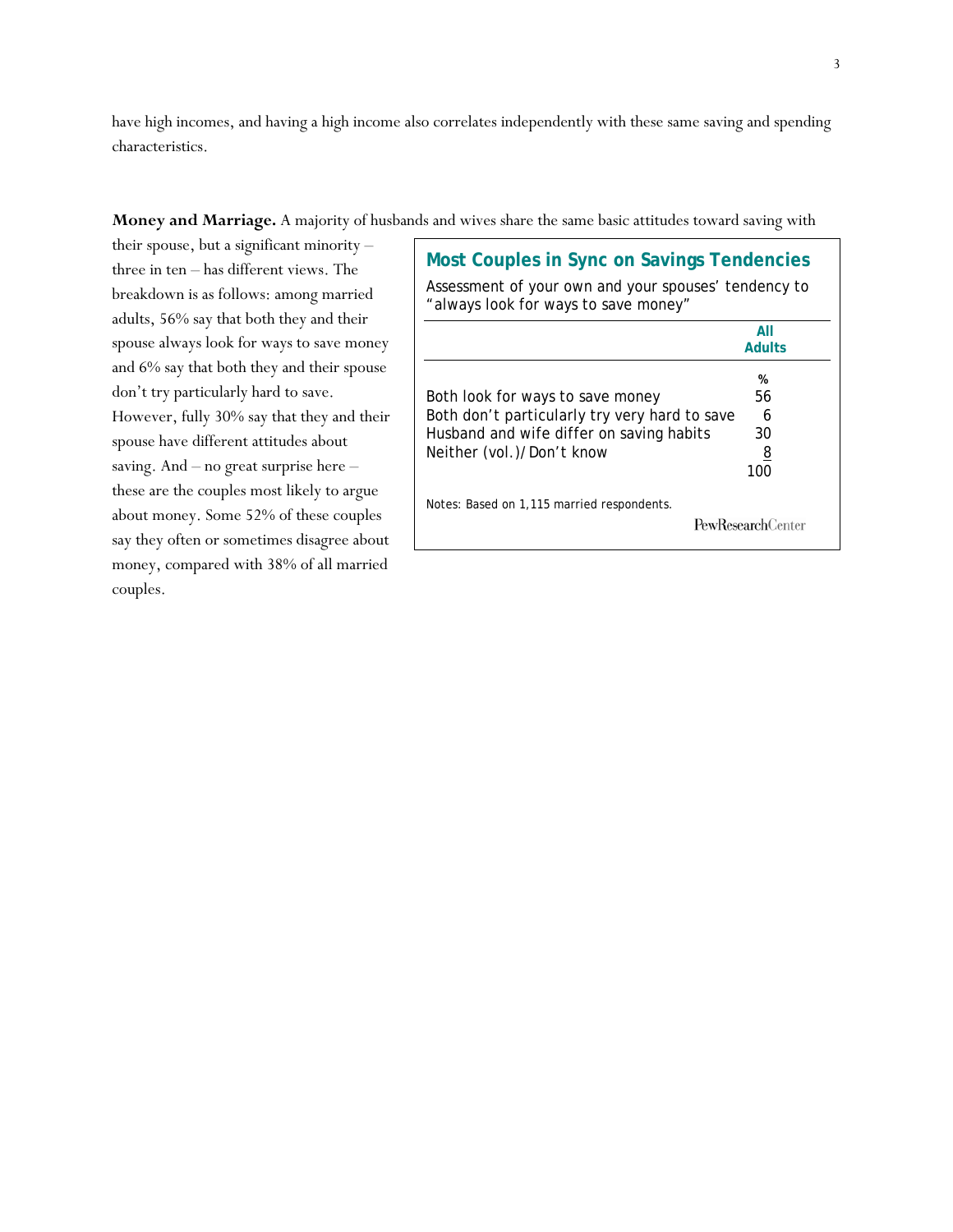**Spending Patterns.** When it comes to spending patterns, Americans say that the expenses they have the most trouble affording are the familiar "big ticket" items: home and housing (16%) and cars (11%). Farther down the list come bills and utilities (10%), entertainment and recreation (6%), medical (5%), children and school  $(4\%)$ , food and dining out $(3\%)$ , taxes  $(3\%)$  and shopping and personal items (2%).

The list order is much different, however, when the public is asked to name the items they splurge most on. Here, three kinds of expenses dominate: food and dining out (25% of responses), entertainment and recreation (17%); and shopping and personal items (15%). People also cite these same three items as the ones they'd be most inclined to cut back on if necessary, with entertainment and recreation (21%) edging out food and restaurant dining (19%) at the top of this list.

The survey also finds that peoples' attitudes about which everyday consumer products are necessities and which are luxuries have changed in the past decade in ways that would seem to create added pressure to spend.<sup>4</sup> Americans are much more inclined now than in 1996 to describe a wide range of products as necessities – from air conditioning to microwave ovens to computers to cell phones.

l

#### **Where Does It Hurt?**

Which of your regular and other expenses do you have the most trouble affording?

|                                    | %  |
|------------------------------------|----|
| Home and housing                   | 16 |
| Cars (NET)                         | 11 |
| Bills and utilities (NET)          | 10 |
| Entertainment and recreation (NET) | 6  |
| Medical (NET)                      | 5  |
| Children and schooling (NET)       | 4  |
| Food and dining out (NET)          | 3  |
| Taxes (NET)                        | 3  |
| Shopping and personal items (NET)  | 2  |
| Insurance (general mentions)       | 1  |
| Luxury items (general mentions)    |    |
| Credit card payments               | 1  |
| Other                              | 5  |
| Nothing                            | 28 |
| Don't know                         |    |

### **Where's the Splurge?**

Which kind of expense do you splurge the most on?

|                                    | 70      |
|------------------------------------|---------|
| Food and dining out (NET)          | 25      |
| Entertainment and recreation (NET) | 17      |
| Shopping and personal items (NET)  | 15      |
| Home and housing (NET)             | 7       |
| Children and schooling (NET)       |         |
| Bills and utilities (NET)          | 4       |
| Cars (NET)                         | 3       |
| Medical (NET)                      | 1       |
| Luxury items (general mentions)    | $\star$ |
| Credit card payments               | $\star$ |
| Insurance (general mentions)       | $\star$ |
| Taxes (NET)                        | $\star$ |
| Other                              |         |
| Nothing                            | 14      |
| Don't know                         |         |
|                                    |         |

Notes: Based on half-sample of 1,008 respondents. Responses total to more than 100% because respondents could offer more than one answer to these open-ended questions.

PewResearchCenter

**%** 

<sup>4</sup> See "Luxury or Necessity?: Things We Can't Live Without: The List Has Grown in the Past Decade," December 2006. Pew Research Center. http://pewresearch.org/social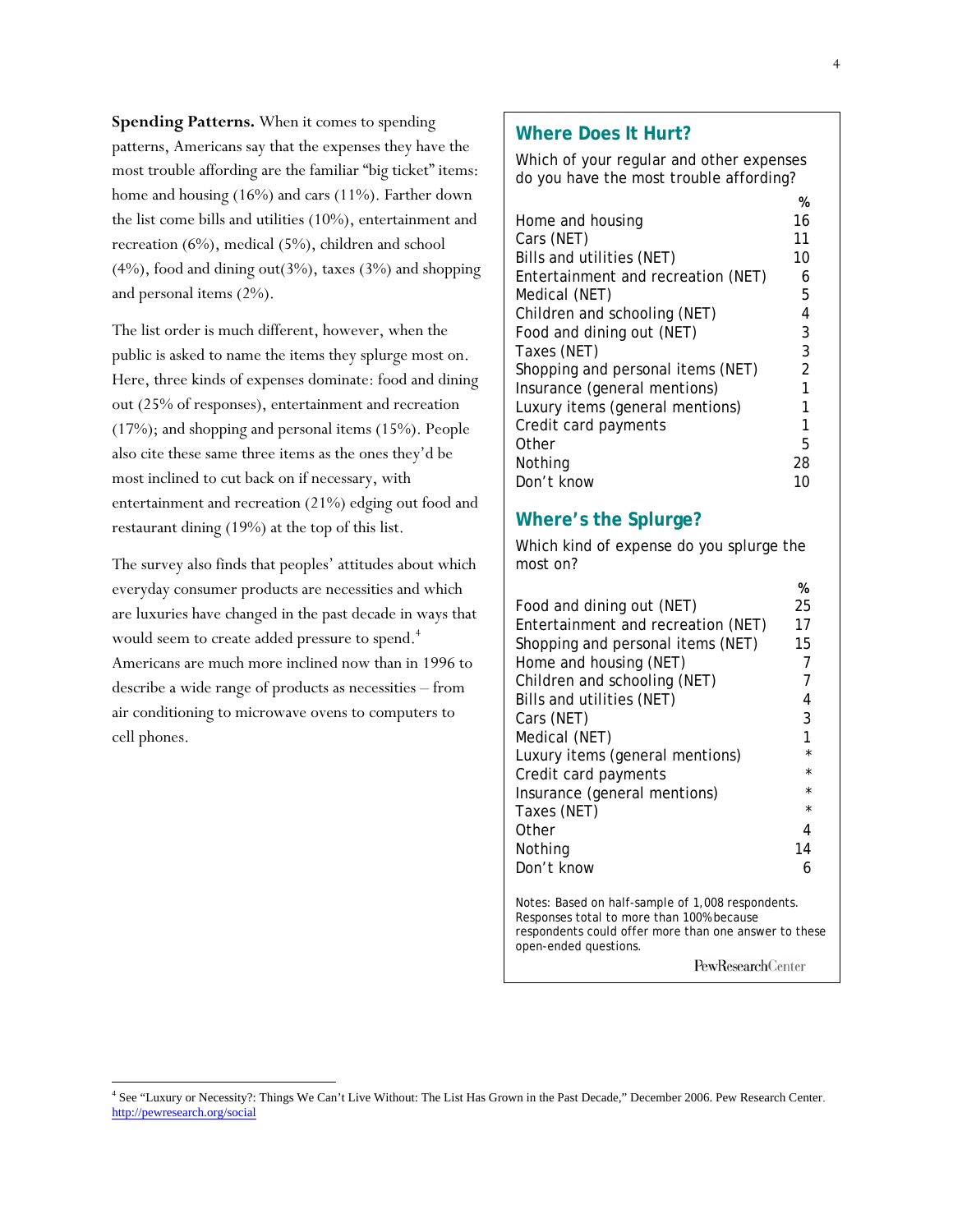### **The Sting of Unexpected Expenses.** About a

third of adults say they had an unexpected expense in the past year that "seriously set [them] back financially." Among this group, the most oft-cited such expense is medical (34%), followed by carrelated expenses (24%) and home and housing related-expenses (20%).

## **Had Any Unexpected Expenses?**

Have you had any unexpected expenses in the past year that seriously set you back financially?

|                         | All<br><b>Adults</b>            |
|-------------------------|---------------------------------|
| Yes<br>No<br>Don't know | %<br>34<br>66<br>$\star$<br>100 |
|                         | PewResearchCenter               |

|                                                                                                                                                                                                                                                                   | Among those               |
|-------------------------------------------------------------------------------------------------------------------------------------------------------------------------------------------------------------------------------------------------------------------|---------------------------|
|                                                                                                                                                                                                                                                                   | with an                   |
|                                                                                                                                                                                                                                                                   | unexpected                |
|                                                                                                                                                                                                                                                                   | expense                   |
|                                                                                                                                                                                                                                                                   | %                         |
| Medical (NET)                                                                                                                                                                                                                                                     | 34                        |
| Cars (NET)                                                                                                                                                                                                                                                        | 24                        |
| Home and housing (NET)                                                                                                                                                                                                                                            | 20                        |
| Life events & children (NET)                                                                                                                                                                                                                                      | 9                         |
| Work related (NET)                                                                                                                                                                                                                                                | 3                         |
| Travel/vacation                                                                                                                                                                                                                                                   | $\overline{2}$            |
| Taxes                                                                                                                                                                                                                                                             | $\overline{2}$            |
| Pets/veterinary bills                                                                                                                                                                                                                                             | 1                         |
| Other                                                                                                                                                                                                                                                             | 9                         |
| Don't know                                                                                                                                                                                                                                                        | 1                         |
| Notes: Based on 663 respondents who had an<br>unexpected expense in the past 12 months that<br>seriously set them back financially. Responses<br>total to more than 100% because respondents<br>could offer more than one answer to this open-<br>ended question. |                           |
|                                                                                                                                                                                                                                                                   | <b>PewResearch</b> Center |

# **Unexpected Expenses**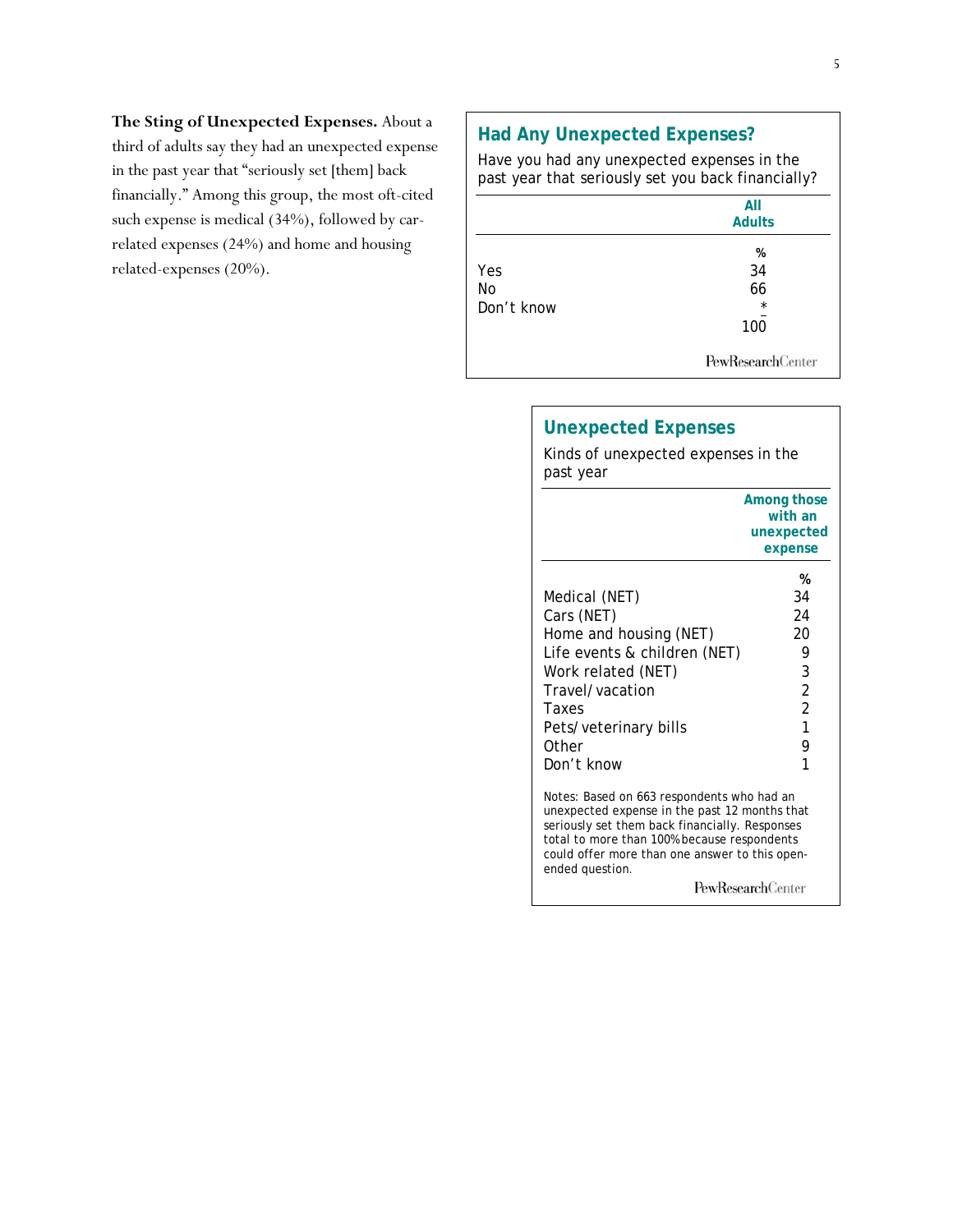### **Saving, Spending, Splurging**

America's best-known aphorism about thrift advises that "a penny saved is a penny earned," but if its author, Ben Franklin, were somehow able to review the findings of this survey, he'd probably find them bittersweet.

On the one hand, large majorities of Americans describe themselves as savers by instinct, temperament and inclination. On the other hand, most Americans also acknowledge they usually fail to live up to this self-image.

The survey posed three questions about people's saving and spending habits: How closely do you watch the amount of money you spend? Are you the kind of person who always looks for ways to save money? Are you the kind of person who is always aware of how much money you're spending?

Lopsided majorities give what amounts to the "thrifty" response to each of these questions. Nearly nine in ten say they watch their spending either "very closely" (47%) or "fairly closely" (41%). Nearly eight in ten (77%) say they always look for ways to save money. And two-thirds (67%) say they are always aware of how much money they're spending.

Yet when respondents were asked whether they are saving and investing as much as they should, nearly two-thirds (63%) said they aren't.

Moreover, this gap between self-image and behavior deepens when one looks at the demographic profiles of the respondents to each of the questions. The survey finds that the kinds of people most likely to describe themselves as savers (across a three-item index) are not the same as the kinds of people most likely to say they save enough.

### **A Nation of Self-Described Savers**

|                                                                                                             | All<br><b>Adults</b> |
|-------------------------------------------------------------------------------------------------------------|----------------------|
|                                                                                                             | %                    |
| Are you the kind of person who<br>Always looks for ways to save money<br>Doesn't particularly try very hard | 77                   |
| to save money                                                                                               | 18                   |
| Neither/both (vol.)                                                                                         | $\overline{4}$       |
| Don't know                                                                                                  | 1<br>100             |
| Are you the kind of person who<br>Always aware of how much spending<br>Just have a general idea about how   | 67                   |
| much spending                                                                                               | 31                   |
| Neither/both (vol.)                                                                                         | 1                    |
| Don't know                                                                                                  | $\mathbf{1}$<br>100  |
| How closely do you watch<br>the amount spend?                                                               |                      |
| Very closely                                                                                                | 47                   |
| Fairly closely                                                                                              | 41                   |
| Not too closely<br>Not at all closely                                                                       | 8<br>3               |
| Don't know                                                                                                  | $\mathbf{1}$         |
|                                                                                                             | 100                  |
| <b>Index of Saving Habits*</b>                                                                              |                      |
| Self-described saver<br>Mixed habits                                                                        | 36<br>63             |
| Don't know                                                                                                  | $\mathbf{1}$         |
|                                                                                                             | 100                  |
| Saving and investing                                                                                        |                      |
| Saving as much as should                                                                                    | 32                   |
| Should be saving more<br>Don't know                                                                         | 63<br>5              |
|                                                                                                             | 100                  |
| Notes: *Saving babits is an index of three items on saving                                                  |                      |

Notes:\*Saving habits is an index of three items on saving and spending practices. Self-described savers are those who "always look for ways to save money" and are "always aware of how much money they're spending" and watch the amount of money they spend "very closely." Mixed habits consists of all others.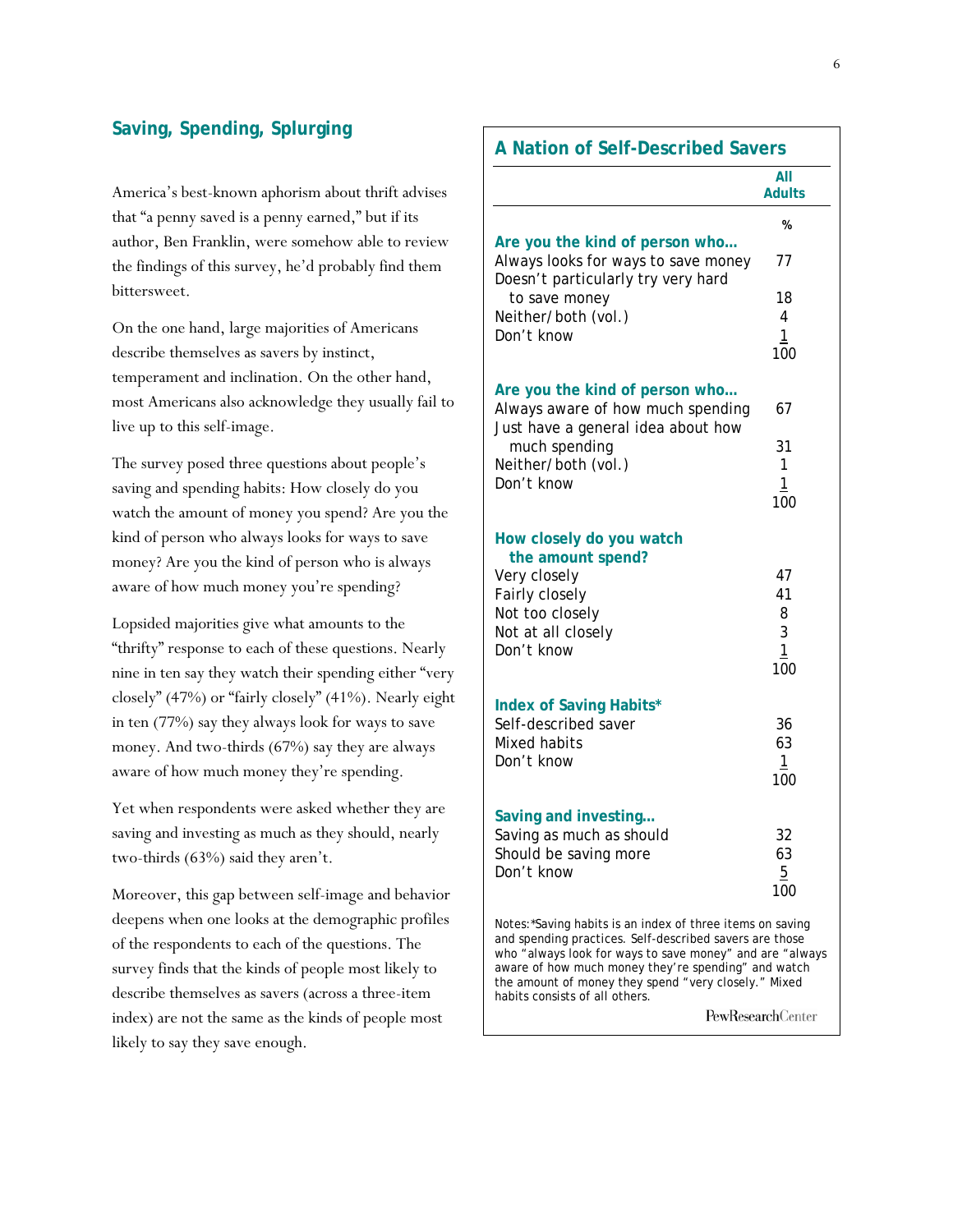The people who describe themselves as savers (on a three-item index) tend to have lower incomes, and to say they've had a problem with debt. In short, these self-described savers are the people with the greatest need to save. Also, women are more likely than men to say they are savers.

Meanwhile, those who say they actually do save enough tend to have higher incomes and college educations, and they're likely to be older than the rest of the population. In short, they save more because they have more. But, perhaps because they feel less pressure than others to watch every penny, they're a bit less inclined to describe themselves as savers.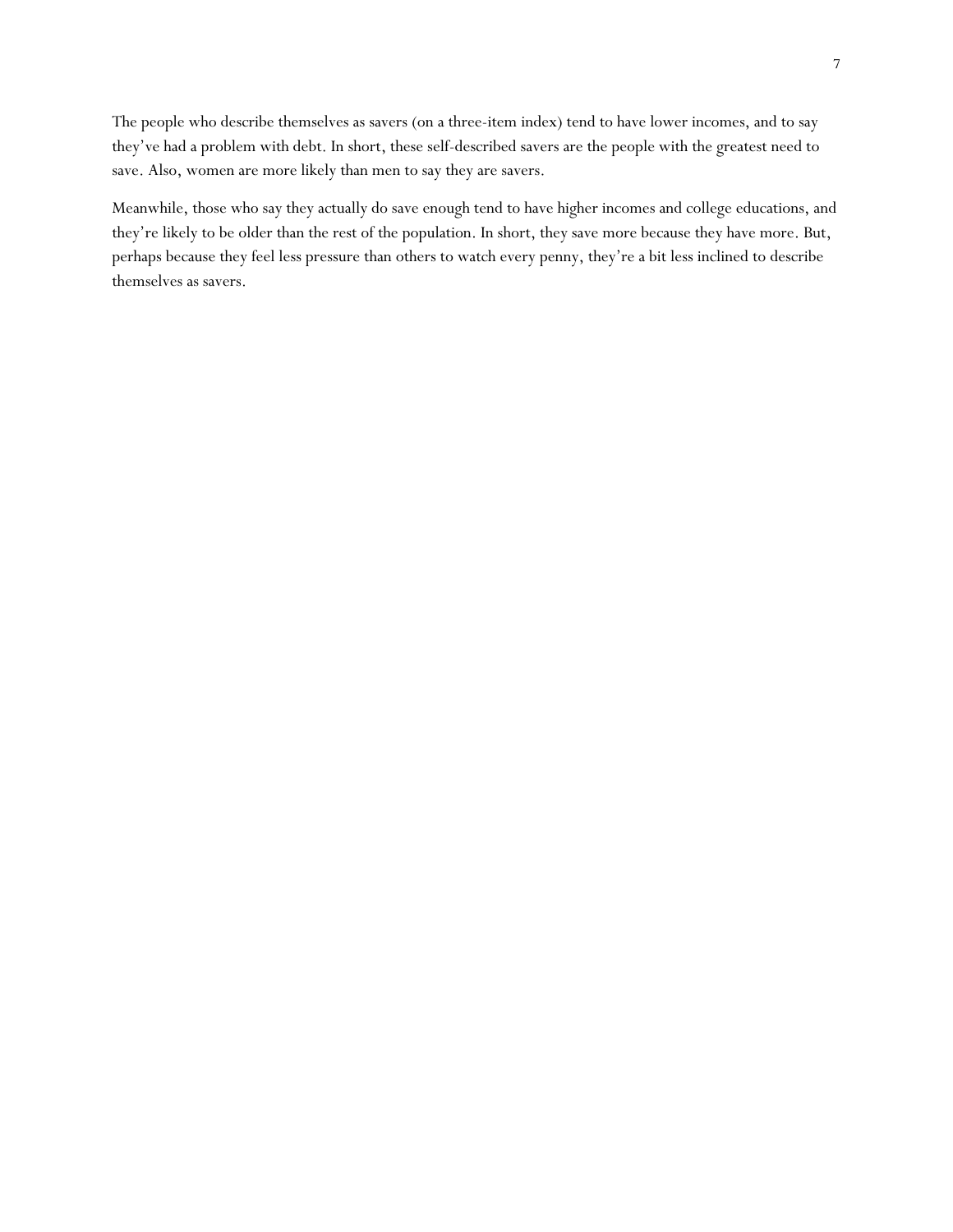



non-Hispanic whites. Blacks include only non-Hispanic blacks. Hispanics are of any race. Don't know responses are not shown.

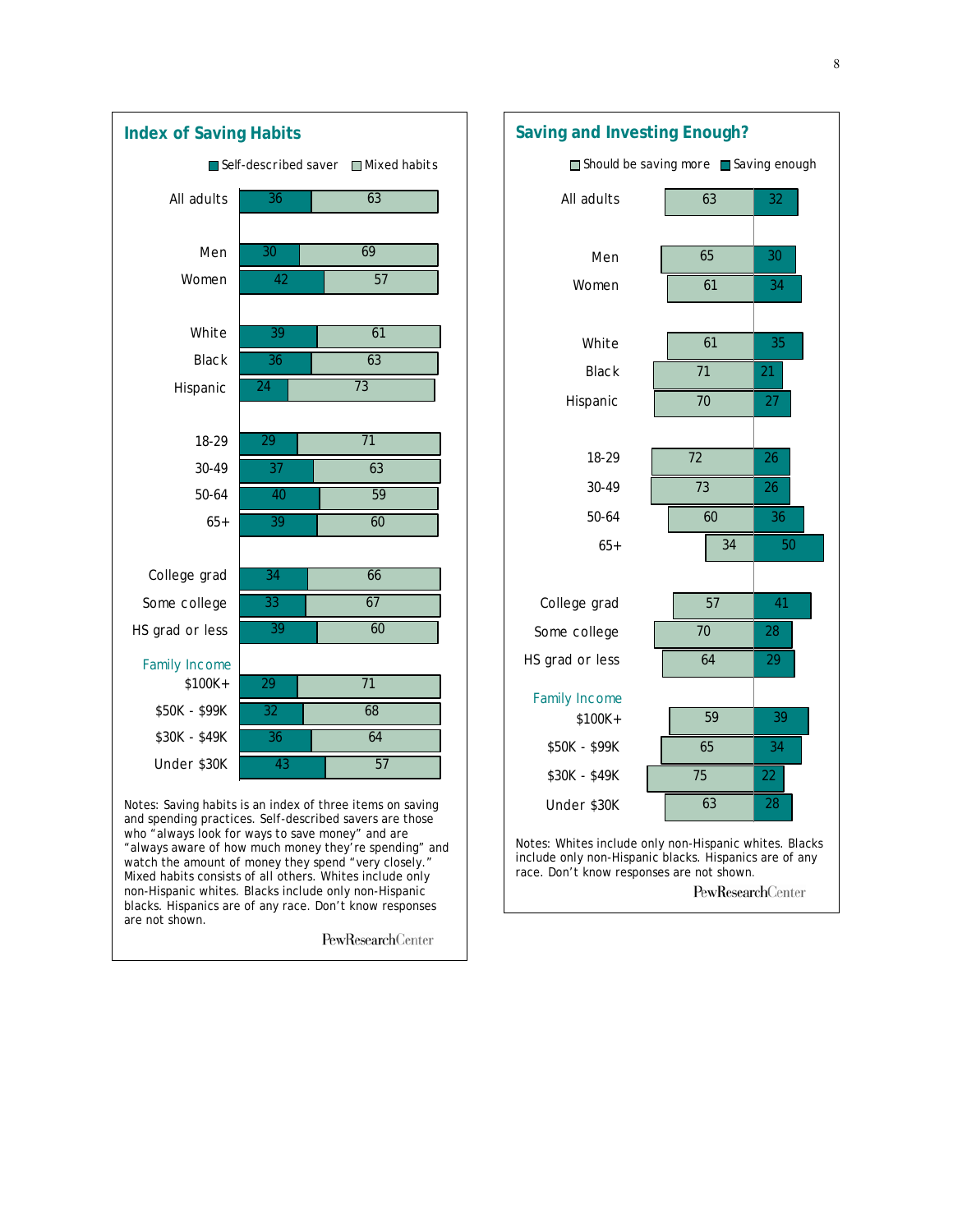

money they're spending" and watch the amount of money they spend "very closely." Mixed habits consists of all others. Debt problem consists of people who have used a credit consolidator or declared bankruptcy in the past. The number of loans consists of homeowners who say they have any of the following monthly expenses: mortgage, second mortgage, car loan or school loan. Don't know responses are not shown.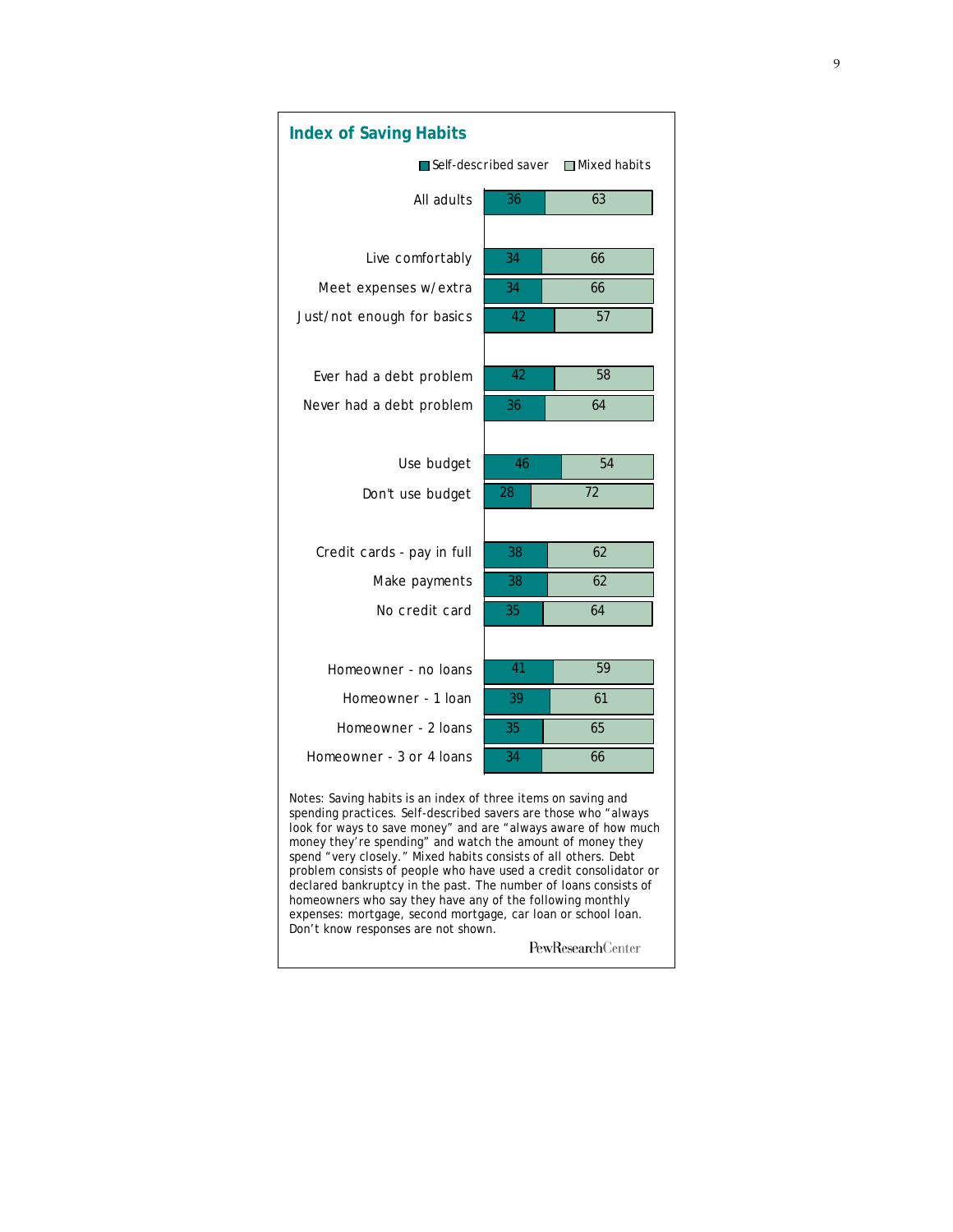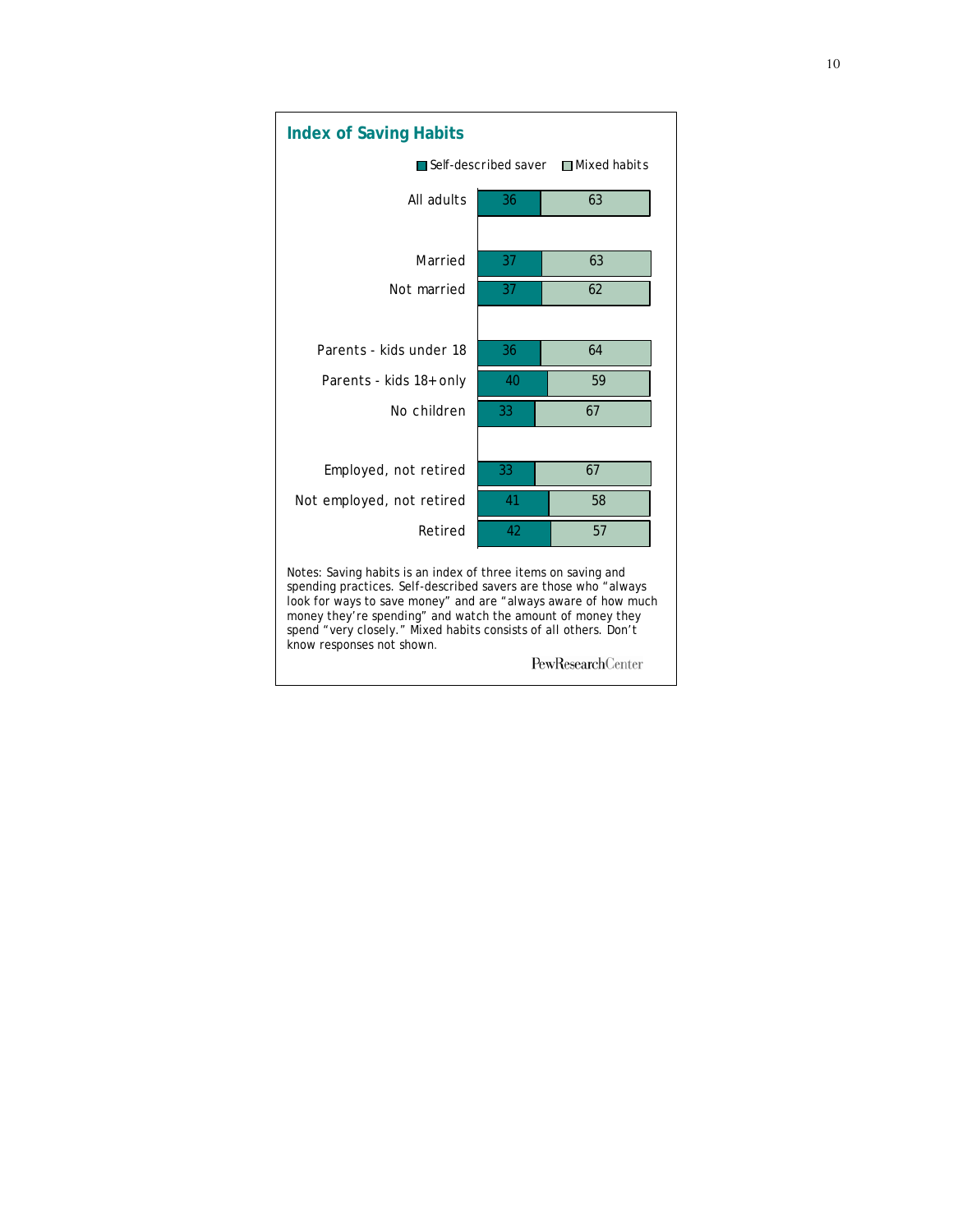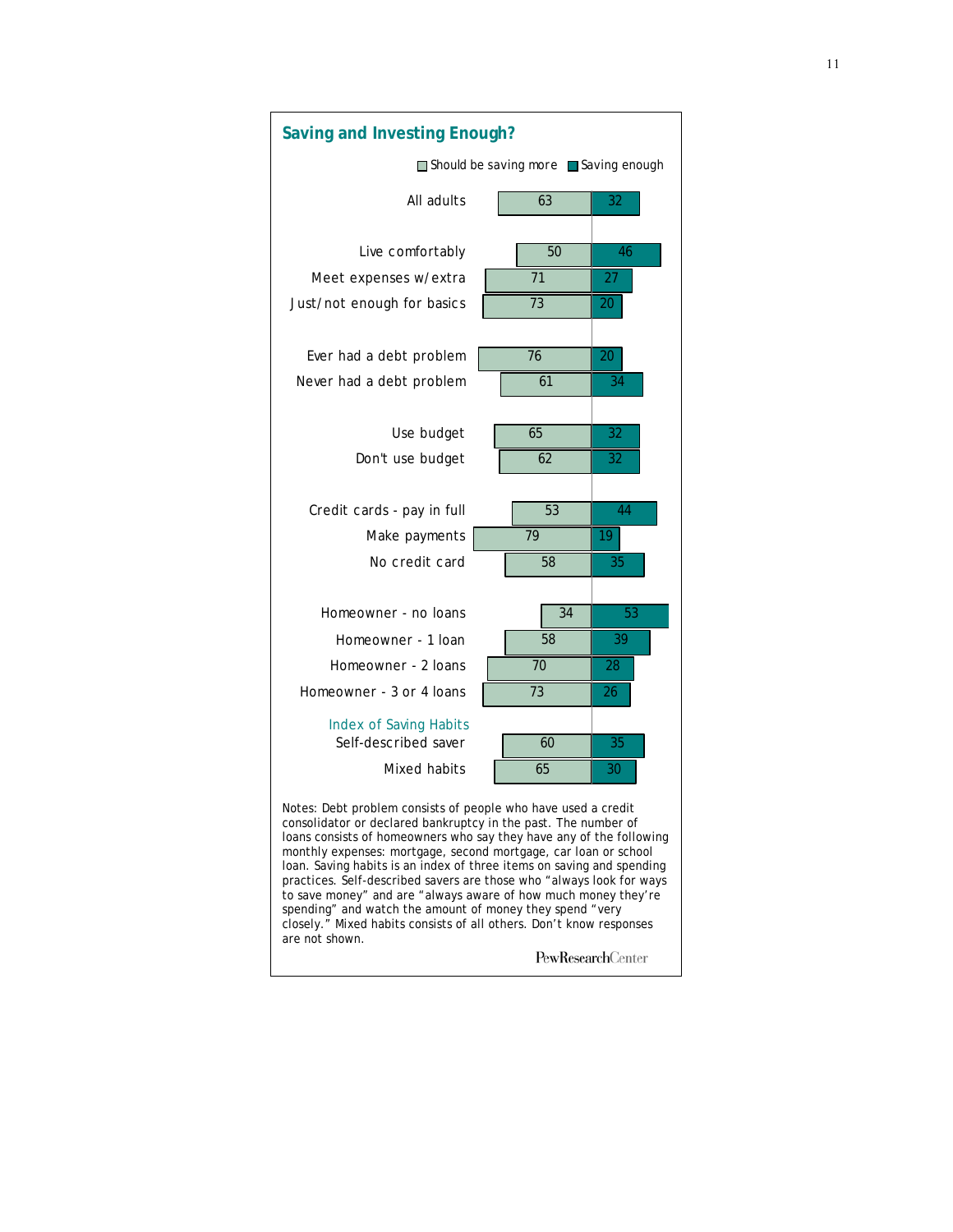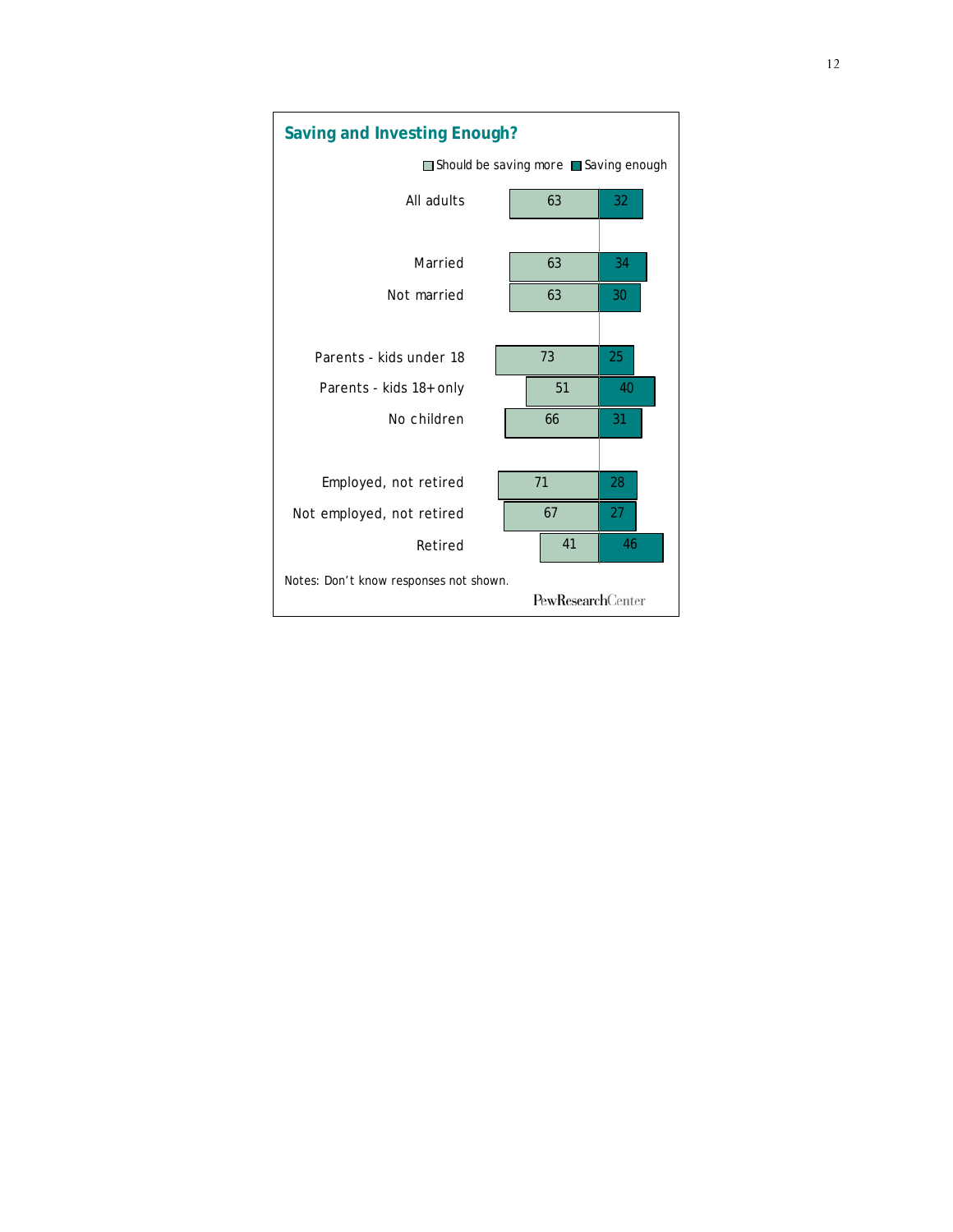#### **Financial Problems and Worries**

More than one-in-three (36%) Americans say they often or sometimes spend more than they can afford. Among the groups most inclined to say this are lower-income adults, younger adults, blacks, people who carry credit card debt, and self-described savers. As with the findings on savings cited above, saying you are someone who tries to watch what you spend is not the same as actually spending within your means.

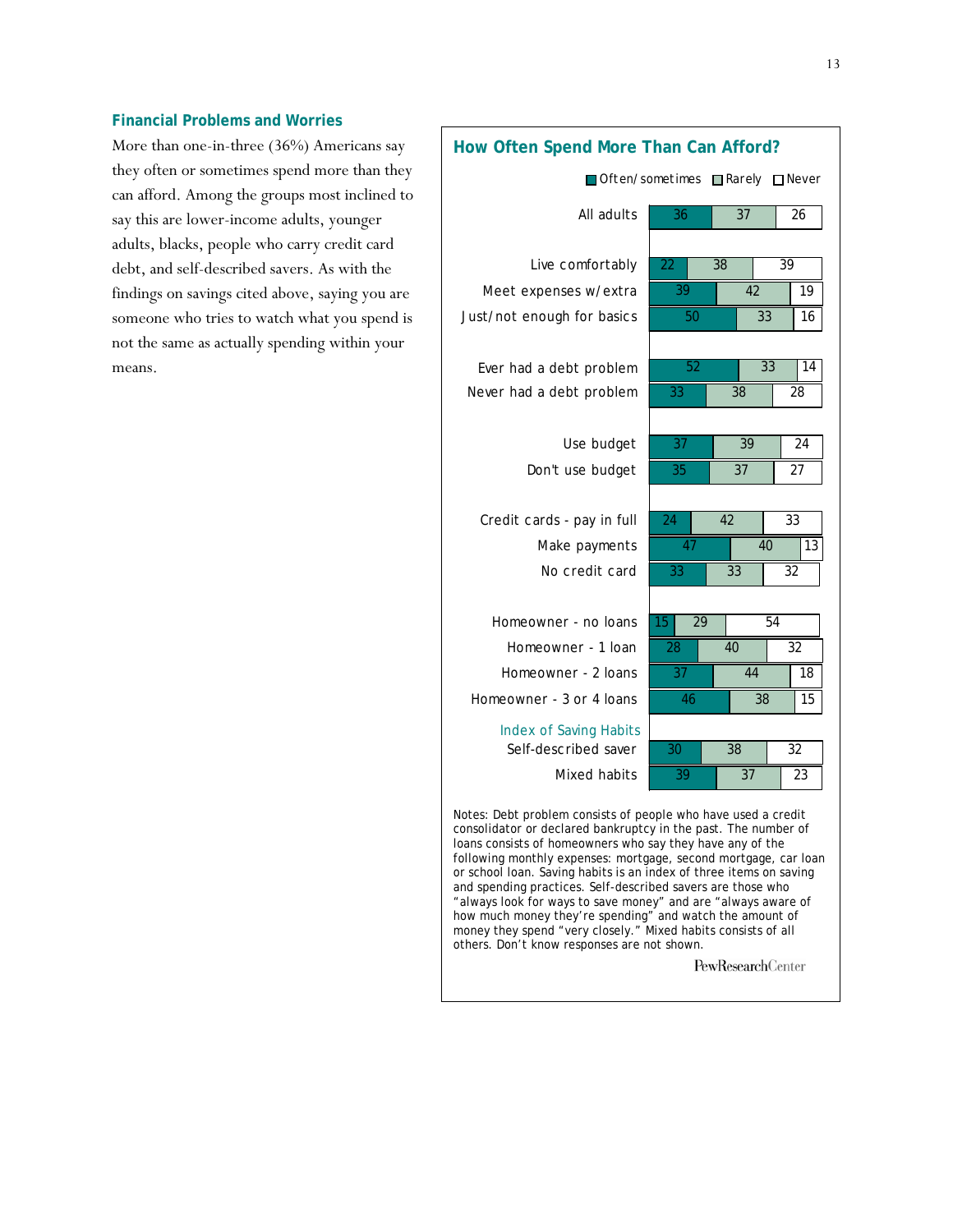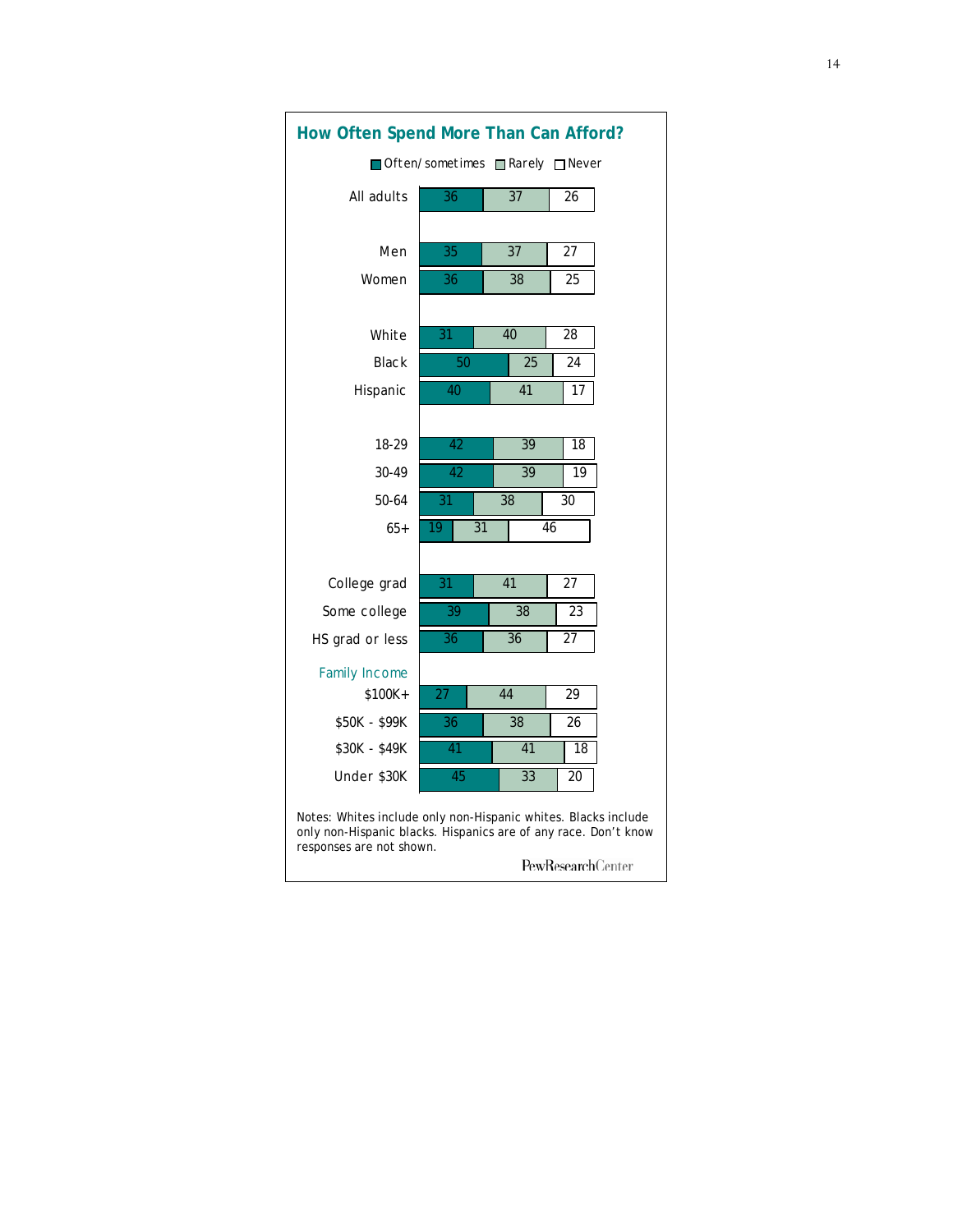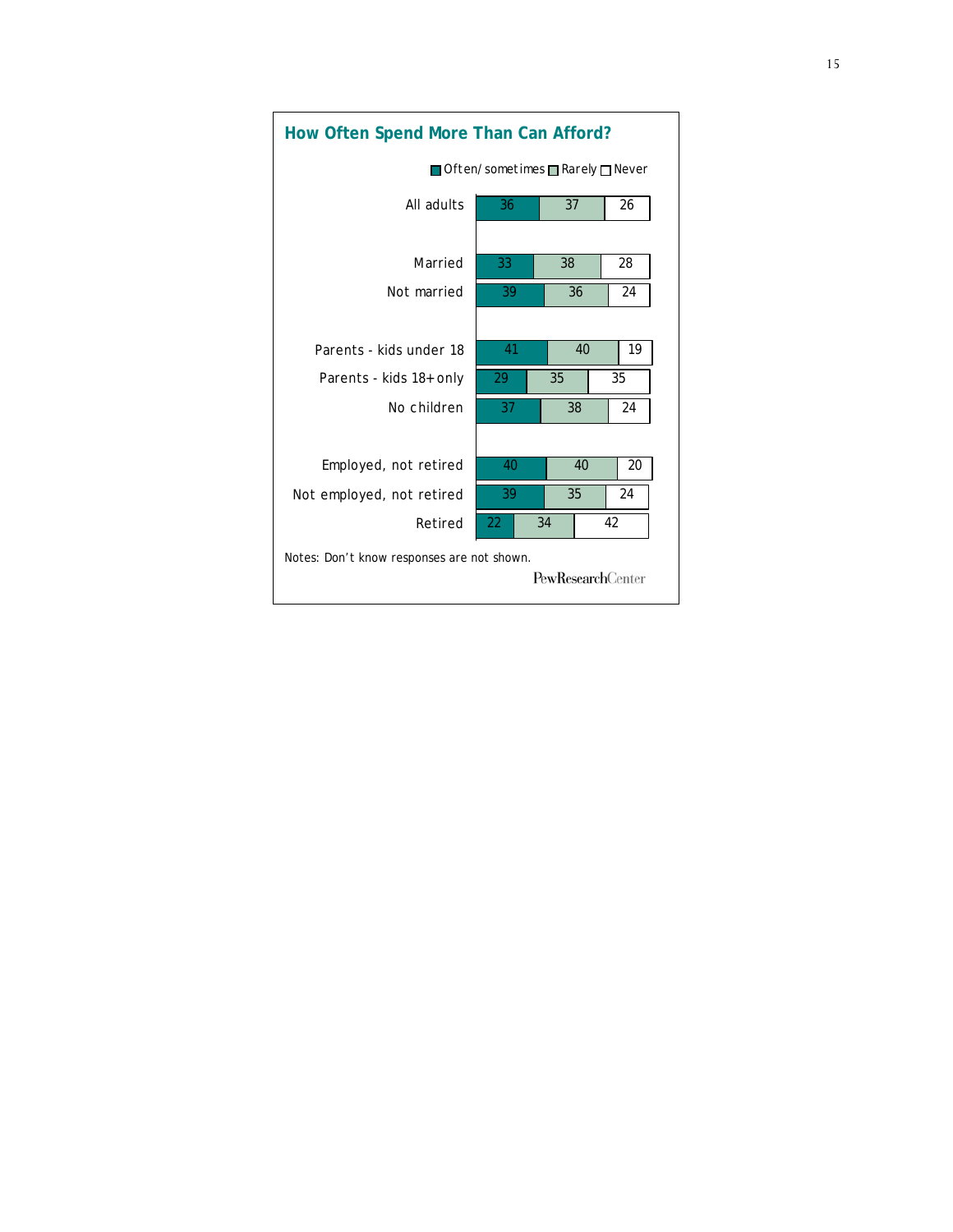More than one-in-three (36%) Americans also say that they have at some point in their lives felt their financial situation was out of control. There is very little variance in this question by income level (38% of those with incomes below \$30,000 say so, but so do 33% of those with incomes at \$100,000 and above). There's bit more variance by age, race and parenting status. People ages 30 to 49 are more prone than others to have felt this way (45%); so are parents of children under age 18 (41%); and blacks (46%).

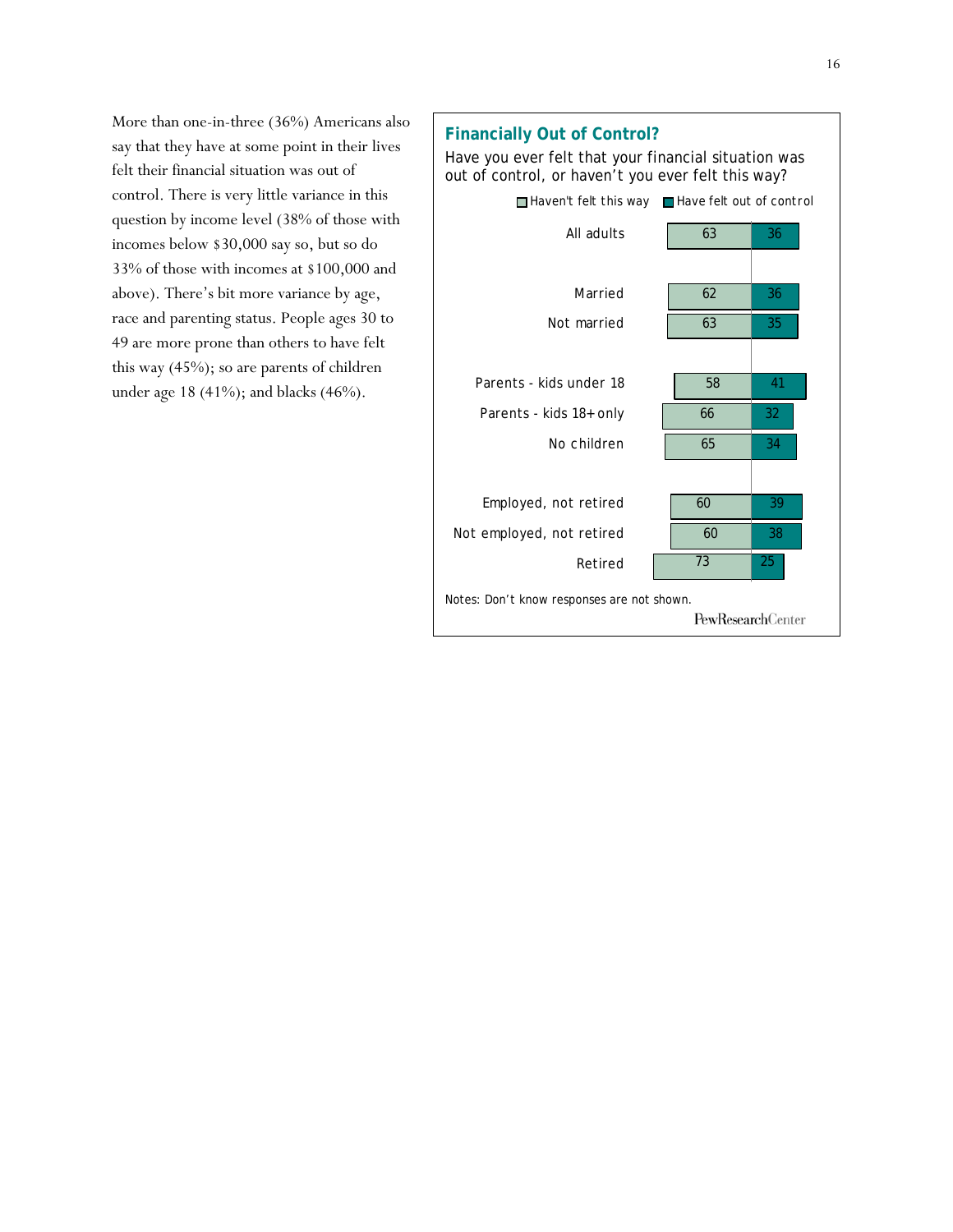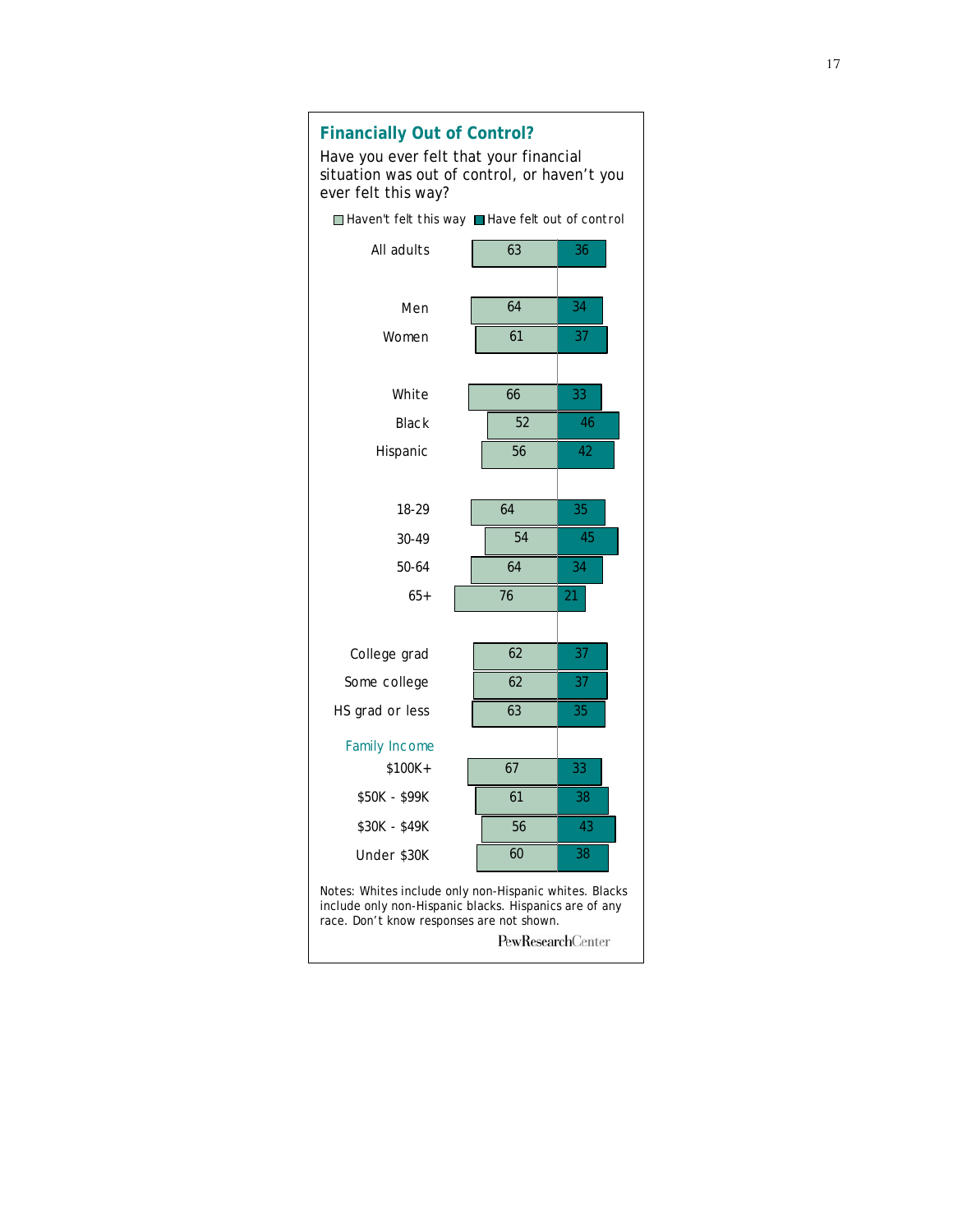

and spending practices. Self-described savers are those who "always look for ways to save money" and are "always aware of how much money they're spending" and watch the amount of money they spend "very closely." Mixed habits consists of all others. Don't know responses are not shown.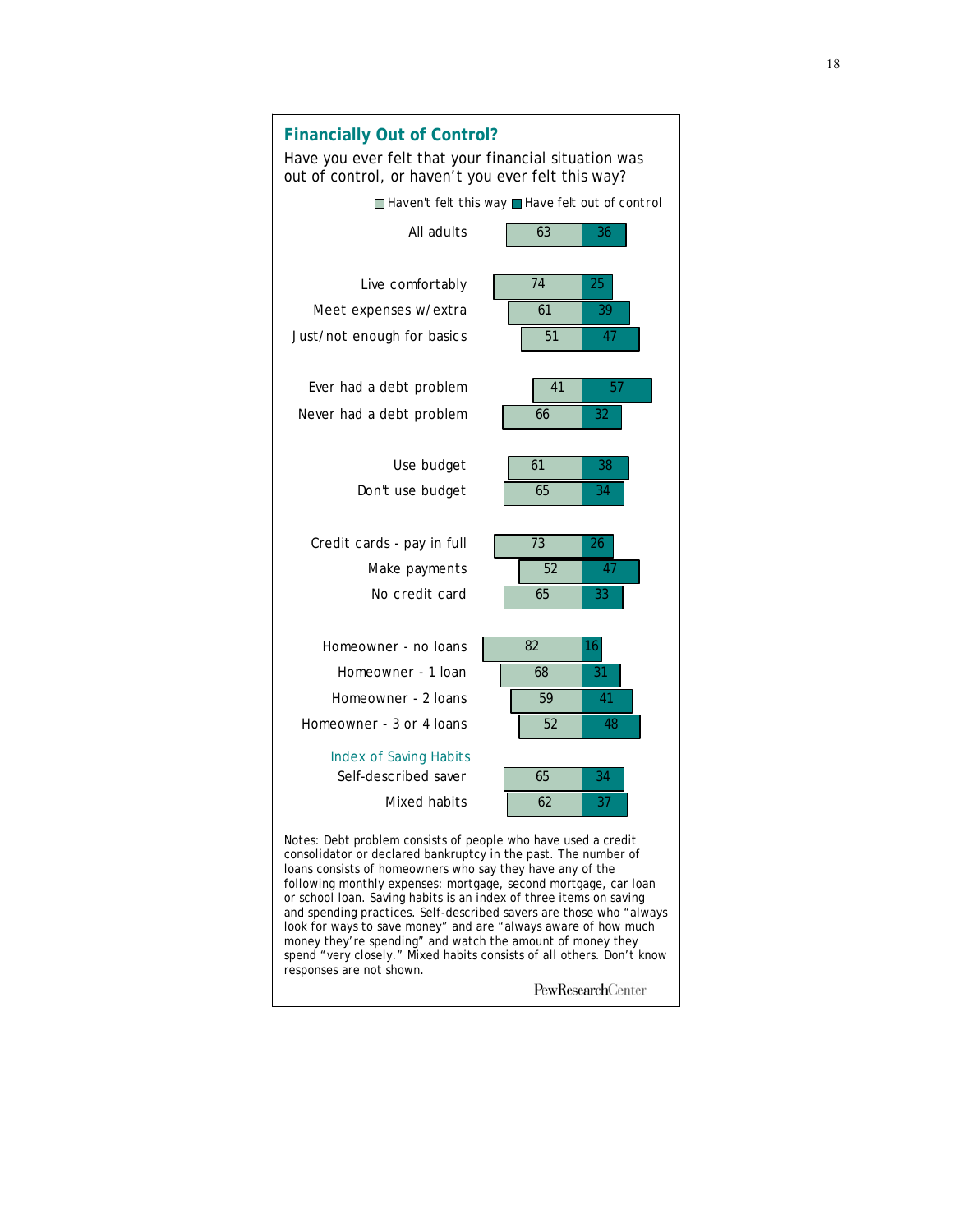More than seven-in-ten Americans say they worry about money, either often (35%) or sometimes (37%). Among the groups most inclined to worry a lot are those with lower incomes and those with credit card debt. Women worry more than men; younger adults worry more than older adults, and people who think of themselves as savers worry more than people who don't.

# **How Often Do You Worry About Money?**

|                                                                                                                                                               | <b>Often Sometimes □ Rarely ■ Never</b> |                             |                                   |
|---------------------------------------------------------------------------------------------------------------------------------------------------------------|-----------------------------------------|-----------------------------|-----------------------------------|
| All adults                                                                                                                                                    | $\overline{35}$                         | $\overline{37}$             | $\overline{17}$<br>10             |
|                                                                                                                                                               |                                         |                             |                                   |
| Men                                                                                                                                                           | 32                                      | 35                          | 20<br>12                          |
| Women                                                                                                                                                         | 39                                      | 39                          | 13<br>8                           |
|                                                                                                                                                               |                                         |                             |                                   |
| White                                                                                                                                                         | 35                                      | 37                          | 18<br>9                           |
| <b>Black</b>                                                                                                                                                  | 39                                      | 35                          | 12<br>12                          |
| Hispanic                                                                                                                                                      | 33                                      | 45                          | 9<br>13                           |
|                                                                                                                                                               |                                         |                             |                                   |
| 18-29                                                                                                                                                         | $\overline{39}$                         | $\overline{36}$             | $\overline{15}$<br>$\overline{9}$ |
| 30-49                                                                                                                                                         | 43                                      | $\overline{40}$             | 13                                |
| 50-64                                                                                                                                                         | $\overline{31}$                         | $\overline{37}$             | 21<br>10                          |
| $65+$                                                                                                                                                         | 19                                      | $\overline{32}$<br>21       | $\overline{25}$                   |
|                                                                                                                                                               |                                         |                             |                                   |
| College grad                                                                                                                                                  | 29                                      | 44                          | 18<br>8                           |
| Some college                                                                                                                                                  | 38                                      | 39                          | 16<br>$\overline{6}$              |
| HS grad or less                                                                                                                                               | 37                                      | 33                          | 16<br>13                          |
| <b>Family Income</b>                                                                                                                                          |                                         |                             |                                   |
| $$100K +$                                                                                                                                                     | 27                                      | 36                          | $\overline{24}$<br>13             |
| \$50K - \$99K                                                                                                                                                 | $\overline{31}$                         | $\overline{43}$             | 20<br>6                           |
| \$30K - \$49K                                                                                                                                                 | 41                                      | $\overline{37}$             | 13<br>8                           |
| Under \$30K                                                                                                                                                   | 45                                      | $\overline{35}$             | 10<br>8                           |
| Notes: Whites include only non-Hispanic whites. Blacks<br>include only non-Hispanic blacks. Hispanics are of any<br>race. Don't know responses are not shown. |                                         | $Dov$ , $Do$ contains $Dov$ |                                   |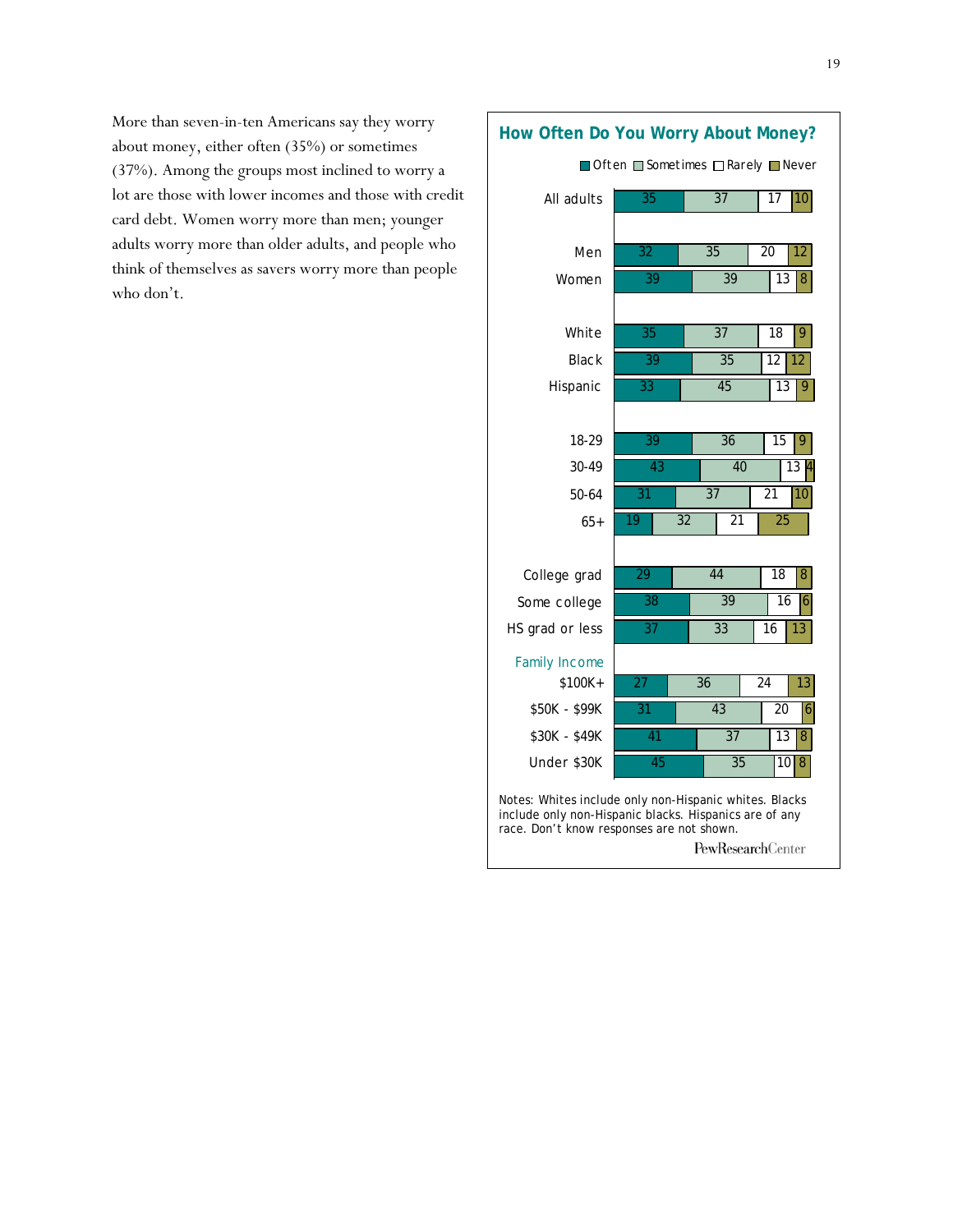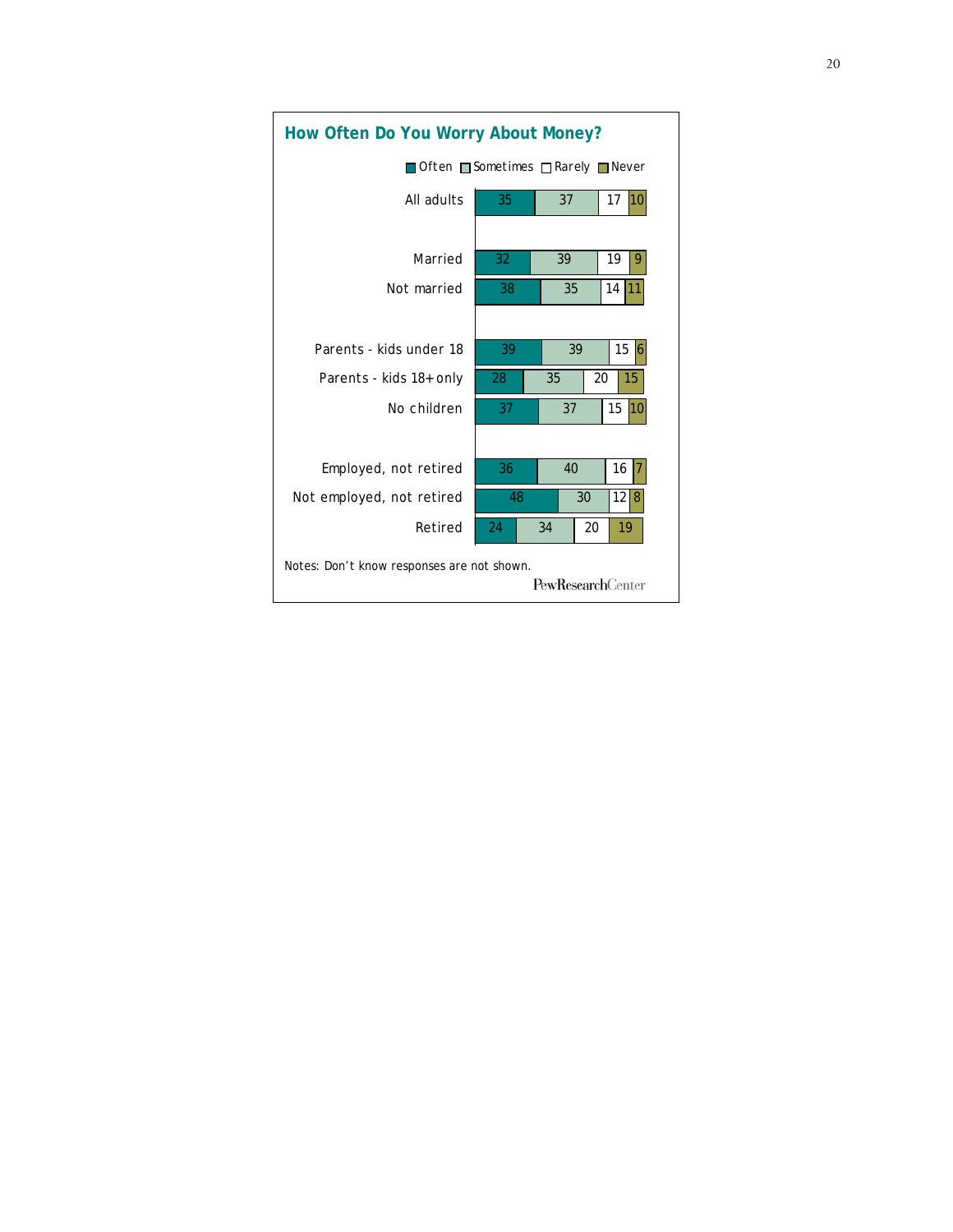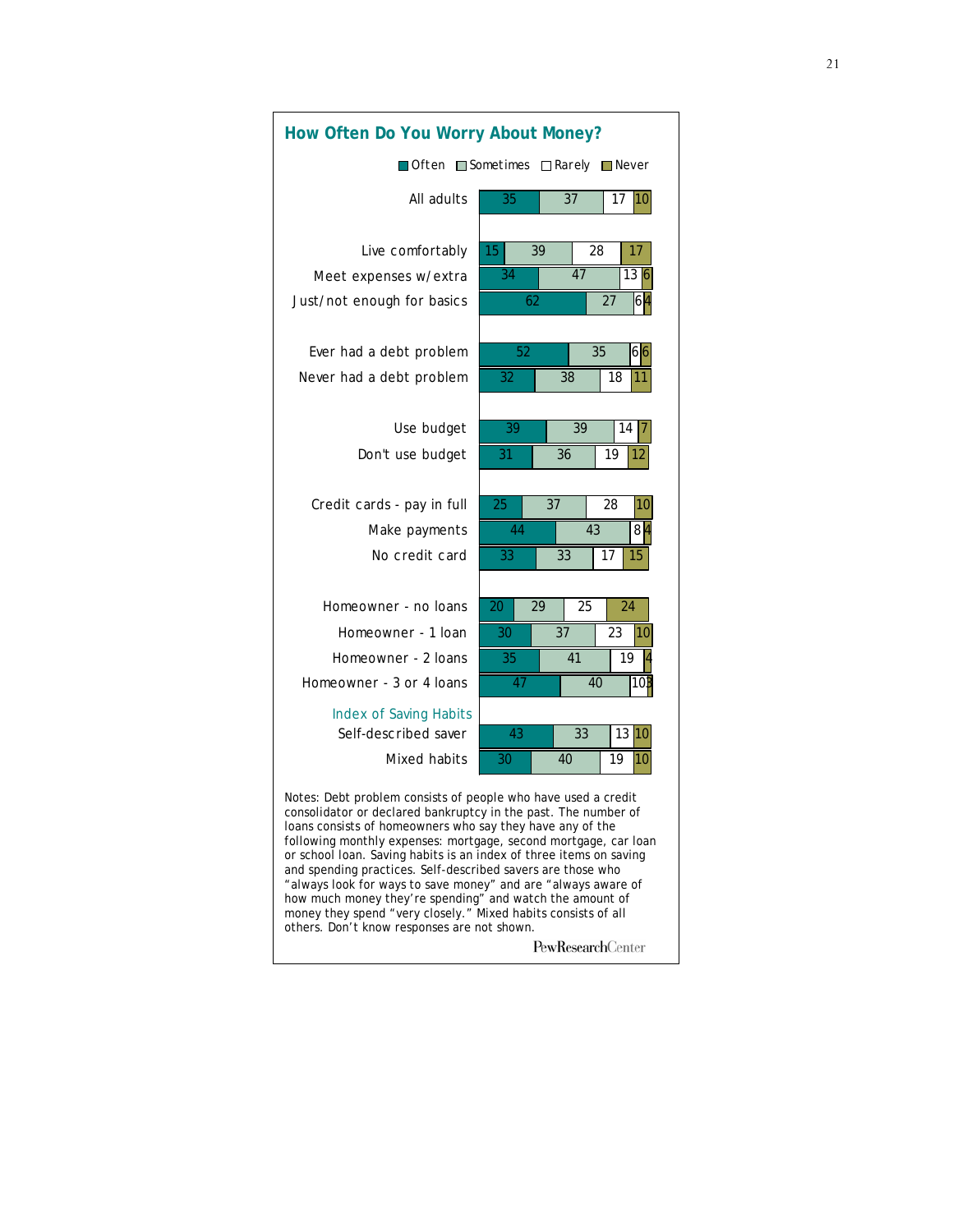#### **Splurging**

For all their self-described watchfulness on spending practices, Americans are also aware that some expenses are a bit of a "splurge." When the public is asked to name the items they splurge on the most, three kinds of expenses dominate: food and dining out (25% of responses); entertainment and recreation (17%); and shopping and personal items (15%).

People also cite these same three categories as the ones they'd be most inclined to cut back on if necessary. The most oft-cited mentions for cut backs are entertainment and recreation (21% of responses) and food and restaurant expenses (19%), followed by shopping and personal items (12%).

Spending assessments vary by gender, age and income. Women are more inclined than men to say they splurge on – and if necessary would cut back on – shopping and personal items. Men are more likely than women to say they splurge on entertainment and recreation expenses.

Younger adults (especially those under age 30) are more likely than their elders to say they splurge on shopping and personal items. Adults in the middle age groups are a bit more likely than their younger or older counterparts to say they splurge on entertainment and recreation expenses. All age groups are about equally likely to say they splurge on food and dining expenses.

Those with higher incomes (family incomes of at least \$100,000) are more likely than others to say they splurge most on entertainment and recreation expenses.

### **Where's the Splurge?**

Which kind of expense do you splurge the most on?

Notes: Based on half-sample of 1,008 respondents. Responses total to more than 100% because respondents could offer more than one answer to this open-ended question.

PewResearchCenter

### **Belt Tightening**

If you needed to cut back, which expense would you cut back on?

|                                    | %              |
|------------------------------------|----------------|
| Entertainment and recreation (NET) | 21             |
| Food and dining out (NET)          | 19             |
| Shopping and personal items (NET)  | 12             |
| Bills and utilities (NET)          | 10             |
| Cars (NET)                         | 7              |
| Home and housing (NET)             | 3              |
| Luxury items (general mentions)    | $\mathfrak{p}$ |
| Children and schooling (NET)       | 1              |
| Credit card payments               | 1              |
| Medical (NET)                      | 1              |
| Taxes (NET)                        | $\star$        |
| Insurance (general mentions)       | $\star$        |
| Other                              | 5              |
| Nothing                            | 13             |
| Don't know                         | g              |

Notes: Based on half-sample of 1,008 respondents. Responses total to more than 100% because respondents could offer more than one answer to this open-ended question.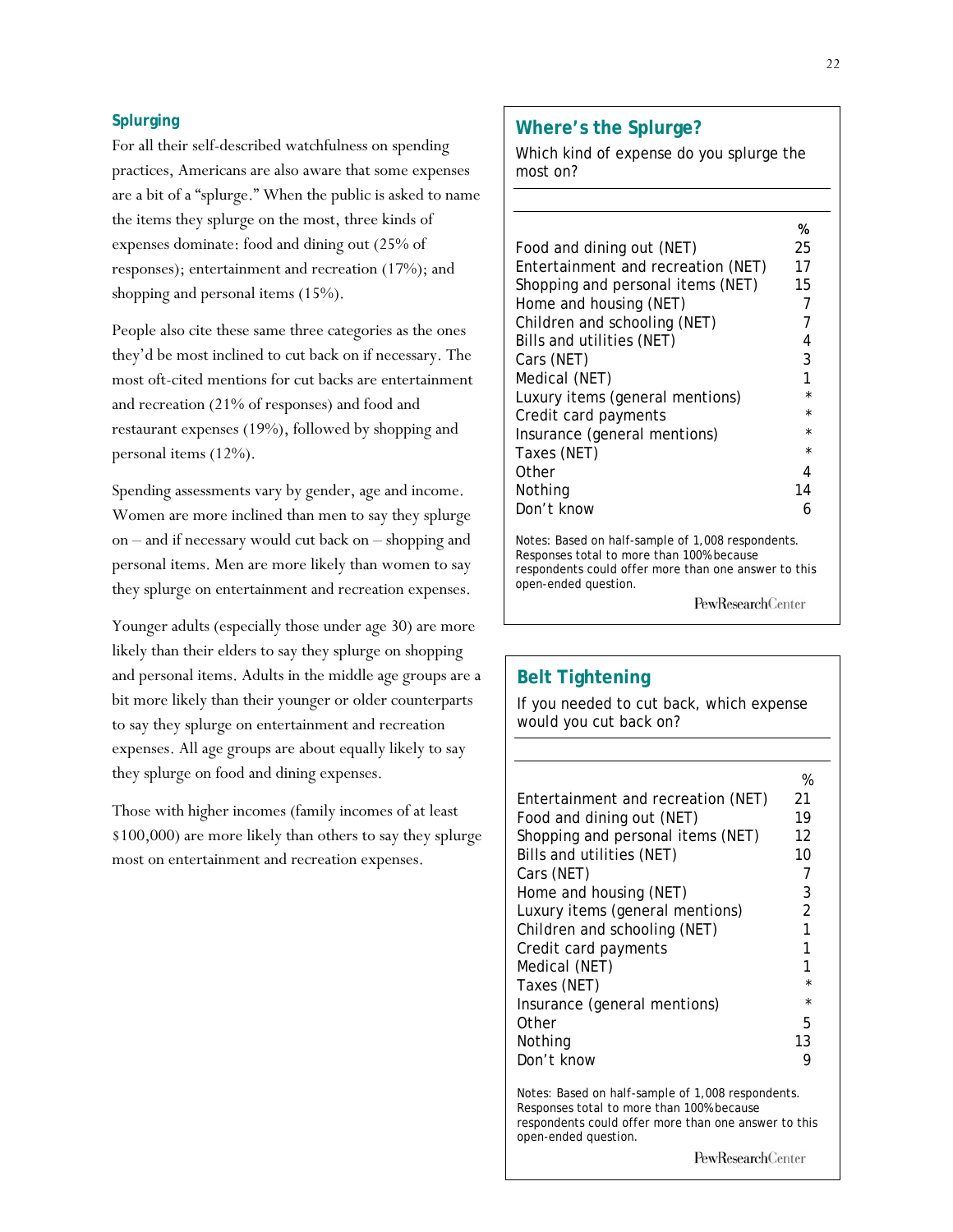# **Where's the Splurge, by Gender**

Which kind of expense do you splurge the most on?

|                                                                                                                               | AII<br><b>Adults</b> | Men                       | Women          |
|-------------------------------------------------------------------------------------------------------------------------------|----------------------|---------------------------|----------------|
|                                                                                                                               |                      |                           |                |
|                                                                                                                               | %                    | %                         | %              |
| Food and dining out (NET)                                                                                                     | 25                   | 26                        | 24             |
| Entertainment and recreation (NET)                                                                                            | 17                   | 21                        | 13             |
| Shopping and personal items (NET)                                                                                             | 15                   | 9                         | 19             |
| Home and housing (NET)                                                                                                        | 7                    | 8                         | 6              |
| Children and schooling (NET)                                                                                                  | 7                    | 5                         | 8              |
| Bills and utilities (NET)                                                                                                     | 4                    | 5                         | 4              |
| Cars (NET)                                                                                                                    | 3                    | 4                         | $\overline{2}$ |
| Medical (NET)                                                                                                                 | 1                    | *                         | 1              |
| Luxury items (general mentions)                                                                                               | $\star$              | O                         | 1              |
| Credit card payments                                                                                                          | $\star$              | $\star$                   | $\star$        |
| Insurance (general mentions)                                                                                                  | *                    | $\star$                   | 0              |
| Taxes (NET)                                                                                                                   | $\star$              | 0                         | $\star$        |
| Other                                                                                                                         | 4                    | 4                         | 4              |
| Nothing                                                                                                                       | 14                   | 14                        | 15             |
| Don't know                                                                                                                    | 6                    | 6                         | 6              |
| Number of respondents                                                                                                         | 1,088                | 463                       | 545            |
| Notes: Responses total to more than 100% because respondents could offer<br>more than one answer to this open-ended question. |                      |                           |                |
|                                                                                                                               |                      | <b>PewResearch</b> Center |                |

# **Where's the Splurge, by Age**

| Which kind of expense do you splurge the most on? |                      |                          |                        |                            |                        |
|---------------------------------------------------|----------------------|--------------------------|------------------------|----------------------------|------------------------|
|                                                   | All<br><b>Adults</b> | <b>Adults</b><br>$18-29$ | <b>Adults</b><br>30-49 | <b>Adults</b><br>$50 - 64$ | <b>Adults</b><br>$65+$ |
|                                                   | %                    | %                        | %                      | %                          | %                      |
| Food and dining out (NET)                         | 25                   | 23                       | 28                     | 24                         | 25                     |
| Entertainment and recreation (NET)                | 17                   | 8                        | 18                     | 23                         | 15                     |
| Shopping and personal items (NET)                 | 15                   | 27                       | 14                     | 8                          | 8                      |
| Home and housing (NET)                            | 7                    | 10                       | 7                      | 7                          | 1                      |
| Children and schooling (NET)                      | 7                    | 4                        | 9                      | 6                          | 5                      |
| Bills and utilities (NET)                         | 4                    | 6                        | 3                      | 6                          | 3                      |
| Cars (NET)                                        | 3                    | 4                        | 3                      | 3                          | $\overline{2}$         |
| Medical (NET)                                     | 1                    | 0                        |                        | $\star$                    | 2                      |
| Luxury items (general mentions)                   | *                    |                          |                        | $\star$                    | 0                      |
| Credit card payments                              | $\star$              | 0                        | 0                      |                            | 0                      |
| Insurance (general mentions)                      | $\star$              | 0                        | 0                      | O                          | *                      |
| Taxes (NET)                                       | $\star$              | 0                        | 0                      |                            | 0                      |
| Other                                             | 4                    | 4                        | 4                      | 6                          | $\mathfrak{D}$         |
| Nothing                                           | 14                   | 11                       | 10                     | 16                         | 26                     |
| Don't know                                        | 6                    | 5                        | 4                      | 4                          | 11                     |
| Number of respondents                             | 1,088                | 125                      | 332                    | 277                        | 249                    |

Notes: Responses total to more than 100% because respondents could offer more than one answer to this open-ended question.

 $\ensuremath{\mathsf{PewRes}}\xspace$  archCenter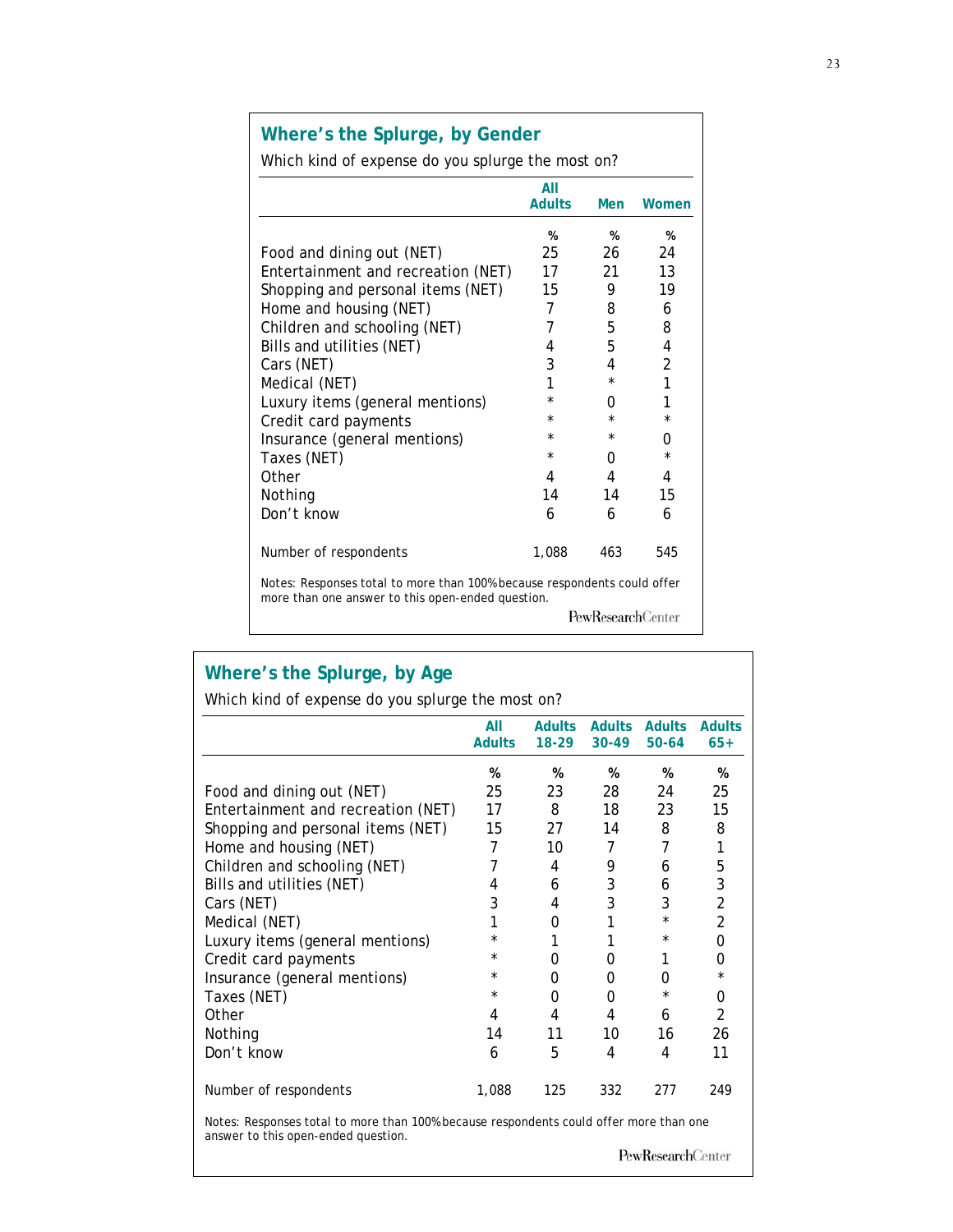# **Where's the Splurge, by Income**

Which kind of expense do you splurge the most on?

|                                                                                                    |               | --------Family Income---------- |                |                   |        |
|----------------------------------------------------------------------------------------------------|---------------|---------------------------------|----------------|-------------------|--------|
|                                                                                                    | All           | <b>Under</b>                    | \$30K-         | \$50K-            | \$100K |
|                                                                                                    | <b>Adults</b> | \$30K                           | \$49K          | \$99K             | & over |
|                                                                                                    | %             | %                               | %              | %                 | %      |
| Food and dining out (NET)                                                                          | 25            | 21                              | 28             | 30                | 27     |
| Entertainment and recreation (NET)                                                                 | 17            | 8                               | 16             | 20                | 31     |
| Shopping and personal items (NET)                                                                  | 15            | 13                              | 22             | 15                | 7      |
| Home and housing (NET)                                                                             | 7             | 9                               | $\overline{7}$ | 2                 | 10     |
| Children and schooling (NET)                                                                       | 7             | 6                               | 5              | 8                 | 7      |
| Bills and utilities (NET)                                                                          | 4             | 8                               | 3              | 4                 | 2      |
| Cars (NET)                                                                                         | 3             | 4                               | 1              | 3                 | 5      |
| Medical (NET)                                                                                      | 1             | 1                               | $^\star$       | $\star$           | 0      |
| Luxury items (general mentions)                                                                    | $\star$       | $\star$                         | $^\star$       | 0                 | 1      |
| Credit card payments                                                                               | *             | 1                               | 0              | 0                 | 0      |
| Insurance (general mentions)                                                                       | *             | $\star$                         | 0              | 0                 | 0      |
| Taxes (NET)                                                                                        | $\star$       | $\star$                         | 0              | 0                 | 0      |
| Other                                                                                              | 4             | 5                               | $\overline{2}$ | 5                 | 3      |
| Nothing                                                                                            | 14            | 20                              | 12             | 9                 | 6      |
| Don't know                                                                                         | 6             | 7                               | 6              | 5                 | 4      |
| Number of respondents                                                                              | 1,088         | 249                             | 176            | 239               | 162    |
| Notes: Responses total to more than 100% due to multiple responses to this open-ended<br>question. |               |                                 |                |                   |        |
|                                                                                                    |               |                                 |                | PewResearchCenter |        |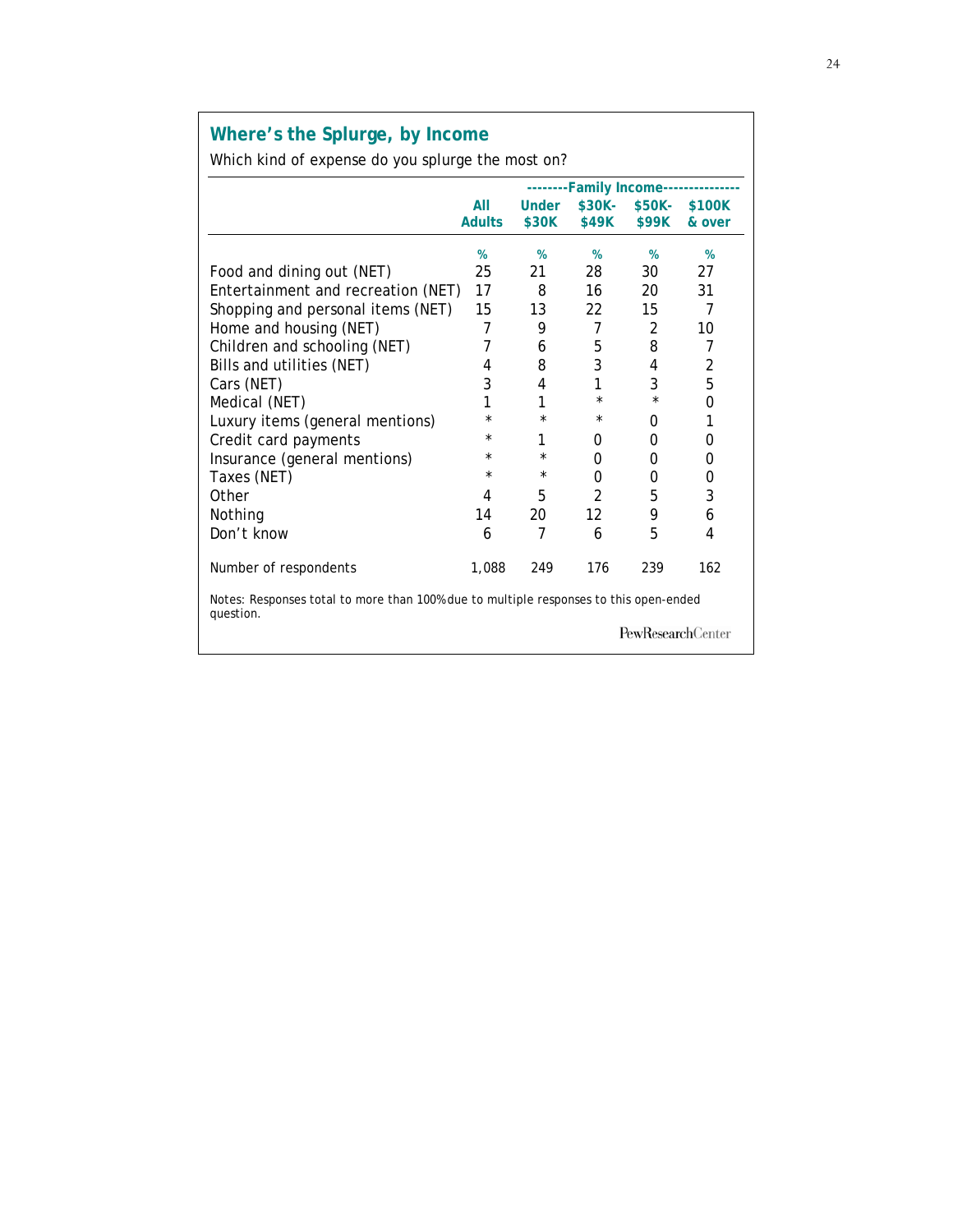# **Belt Tightening, by Gender**

If you needed to cut back, which expense would you cut back on?

|                                                                                                                               | All               |          |                           |
|-------------------------------------------------------------------------------------------------------------------------------|-------------------|----------|---------------------------|
|                                                                                                                               | <b>Adults</b>     | Men      | Women                     |
|                                                                                                                               | %                 | %        | %                         |
| Entertainment and recreation (NET)                                                                                            | 21                | 23       | 18                        |
| Food and dining out (NET)                                                                                                     | 19                | 20       | 18                        |
| Shopping and personal items (NET)                                                                                             | $12 \overline{ }$ | 5        | 19                        |
| Bills and utilities (NET)                                                                                                     | 10                | 11       | 10                        |
| Cars (NET)                                                                                                                    | 7                 | 10       | 4                         |
| Home and housing (NET)                                                                                                        | 3                 | 3        | 3                         |
| Luxury items (general mentions)                                                                                               | $\overline{2}$    | 2        | 2                         |
| Children and schooling (NET)                                                                                                  | 1                 | 1        | $\overline{2}$            |
| Credit card payments                                                                                                          | 1                 | 1        | 1                         |
| Medical (NET)                                                                                                                 | 1                 | $^\star$ | $\mathfrak{p}$            |
| Taxes (NET)                                                                                                                   | $\star$           | 1        | $\star$                   |
| Insurance (general mentions)                                                                                                  | *                 | $\star$  | $\star$                   |
| Other                                                                                                                         | 5                 | 4        | 5                         |
| Nothing                                                                                                                       | 13                | 13       | 14                        |
| Don't know                                                                                                                    | 9                 | 10       | 9                         |
|                                                                                                                               |                   |          |                           |
| Number of respondents                                                                                                         | 1,088             | 463      | 545                       |
| Notes: Responses total to more than 100% because respondents could offer more<br>than one answer to this open-ended question. |                   |          |                           |
|                                                                                                                               |                   |          | <b>PewResearch</b> Center |

|                                    | All            |         | Adults Adults Adults |                | <b>Adults</b>  |
|------------------------------------|----------------|---------|----------------------|----------------|----------------|
|                                    | <b>Adults</b>  | $18-29$ | $30 - 49$            | $50 - 64$      | $65+$          |
|                                    | %              | %       | %                    | %              | %              |
| Entertainment and recreation (NET) | 21             | 16 —    | 24                   | 25             | 13             |
| Food and dining out (NET)          | 19             | 18 —    | 23                   | 16             | 11             |
| Shopping and personal items (NET)  | 12             | 19      | 11                   | 12             | 7              |
| Bills and utilities (NET)          | 10             | 12      | 12                   | 10             | 7              |
| Cars (NET)                         | 7              | 10      | 5                    | 9              | 4              |
| Home and housing (NET)             | 3              | 3       | 4                    | $\overline{2}$ | 1              |
| Luxury items (general mentions)    | $\overline{2}$ | 1       | 3                    | 1              | 2              |
| Children and schooling (NET)       | 1              | 4       | 1                    | $\star$        | 1              |
| Credit card payments               | 1              | 1       | 1                    | $\mathfrak{D}$ | 1              |
| Medical (NET)                      | 1              | 0       | $\mathbf{1}$         | 1              | 2              |
| Taxes (NET)                        | $\star$        | 0       | $\star$              | 1              | 0              |
| Insurance (general mentions)       | $\star$        | 0       | 1                    | 1              | 0              |
| Other                              | 5              | 6       | 3                    | 5              | $\overline{7}$ |
| Nothing                            | 13             | 5       | 11                   | 14             | 27             |
| Don't know                         | 9              | 9       | 5                    | 7              | 21             |
| Number of respondents              | 1,088          | 125     | 332                  | 277            | 249            |

Notes: Responses total to more than 100% because respondents could offer more than one answer to this open-ended question.

 $\ensuremath{\mathsf{PewRes}}\xspace$  archCenter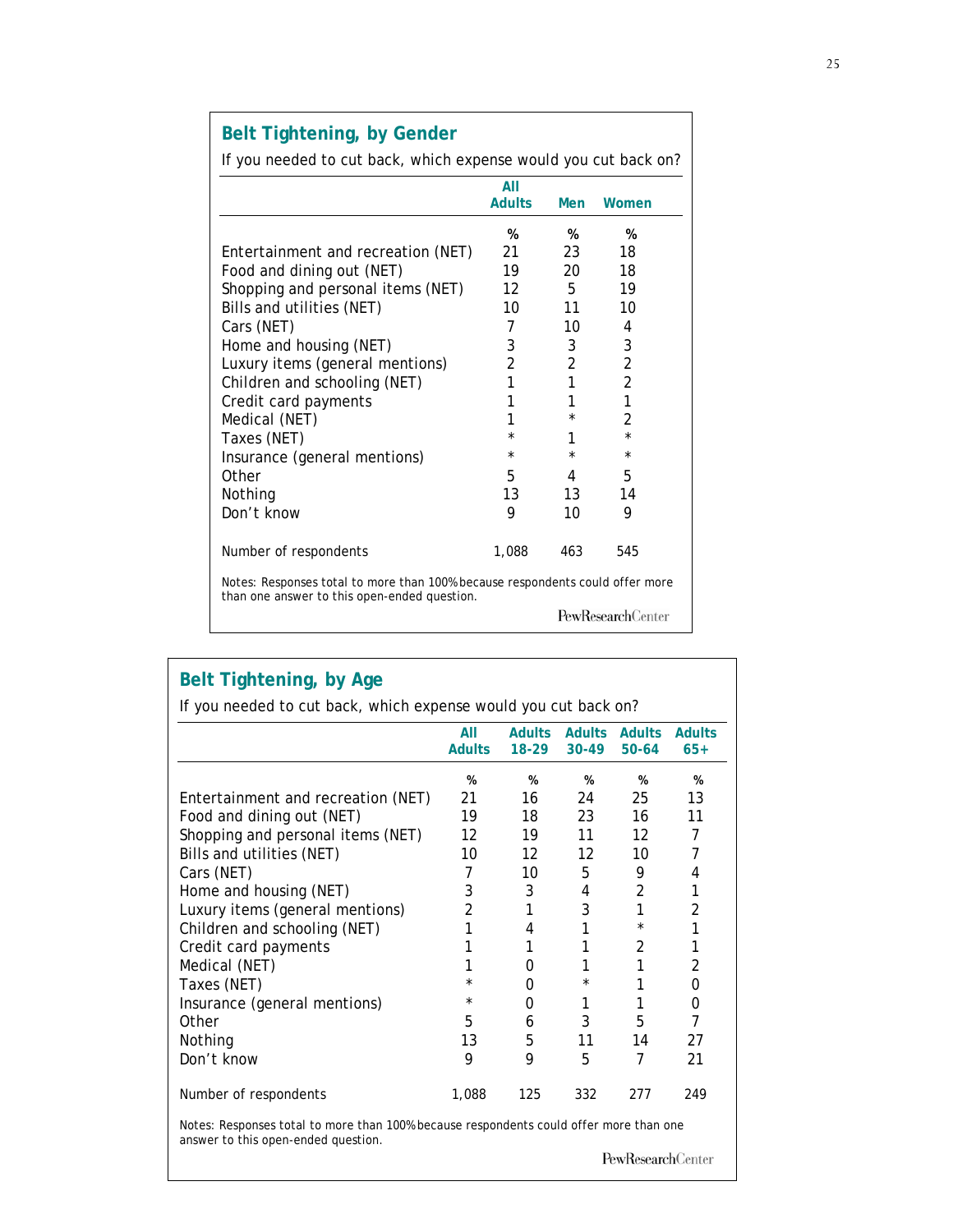# **Belt Tightening, by Income**

If you needed to cut back, which expense would you cut back on?

|                                                                                                    |                      |                       |                 | --------Family Income---- |                          |
|----------------------------------------------------------------------------------------------------|----------------------|-----------------------|-----------------|---------------------------|--------------------------|
|                                                                                                    | All<br><b>Adults</b> | <b>Under</b><br>\$30K | \$30K-<br>\$49K | $$50K-$<br>\$99K          | \$100K<br>& over         |
|                                                                                                    |                      |                       |                 |                           |                          |
|                                                                                                    | $\%$                 | %                     | $\frac{9}{6}$   | $\%$                      | %                        |
| Entertainment and recreation (NET)                                                                 | 21                   | 8                     | 24              | 28                        | 35                       |
| Food and dining out (NET)                                                                          | 19                   | 16                    | 20              | 22                        | 19                       |
| Shopping and personal items (NET)                                                                  | 12                   | 9                     | 12              | 11                        | 14                       |
| Bills and utilities (NET)                                                                          | 10                   | 15                    | 12              | 11                        | 3                        |
| Cars (NET)                                                                                         | 7                    | 9                     | 6               | 7                         | 5                        |
| Home and housing (NET)                                                                             | 3                    | 3                     | 5               | 1                         | 3                        |
| Luxury items (general mentions)                                                                    | 2                    | 3                     | 2               | 1                         | 2                        |
| Children and schooling (NET)                                                                       | 1                    | 3                     | $\star$         | 1                         | 1                        |
| Credit card payments                                                                               | 1                    | 2                     | $^\star$        | 1                         | 1                        |
| Medical (NET)                                                                                      | 1                    | 2                     | 1               | 0                         | 0                        |
| Taxes (NET)                                                                                        | *                    |                       | 1               | 0                         | 0                        |
| Insurance (general mentions)                                                                       | *                    | 0                     | 0               | $^\star$                  | 2                        |
| Other                                                                                              | 5                    | 5                     | 5               | 5                         | $\overline{7}$           |
| Nothing                                                                                            | 13                   | 21                    | 12              | 8                         | 7                        |
| Don't know                                                                                         | 9                    | 9                     | 8               | 6                         | 6                        |
| Number of respondents                                                                              | 1,088                | 249                   | 176             | 239                       | 162                      |
| Notes: Responses total to more than 100% due to multiple responses to this open-ended<br>question. |                      |                       |                 |                           |                          |
|                                                                                                    |                      |                       |                 |                           | <b>PewResearchCenter</b> |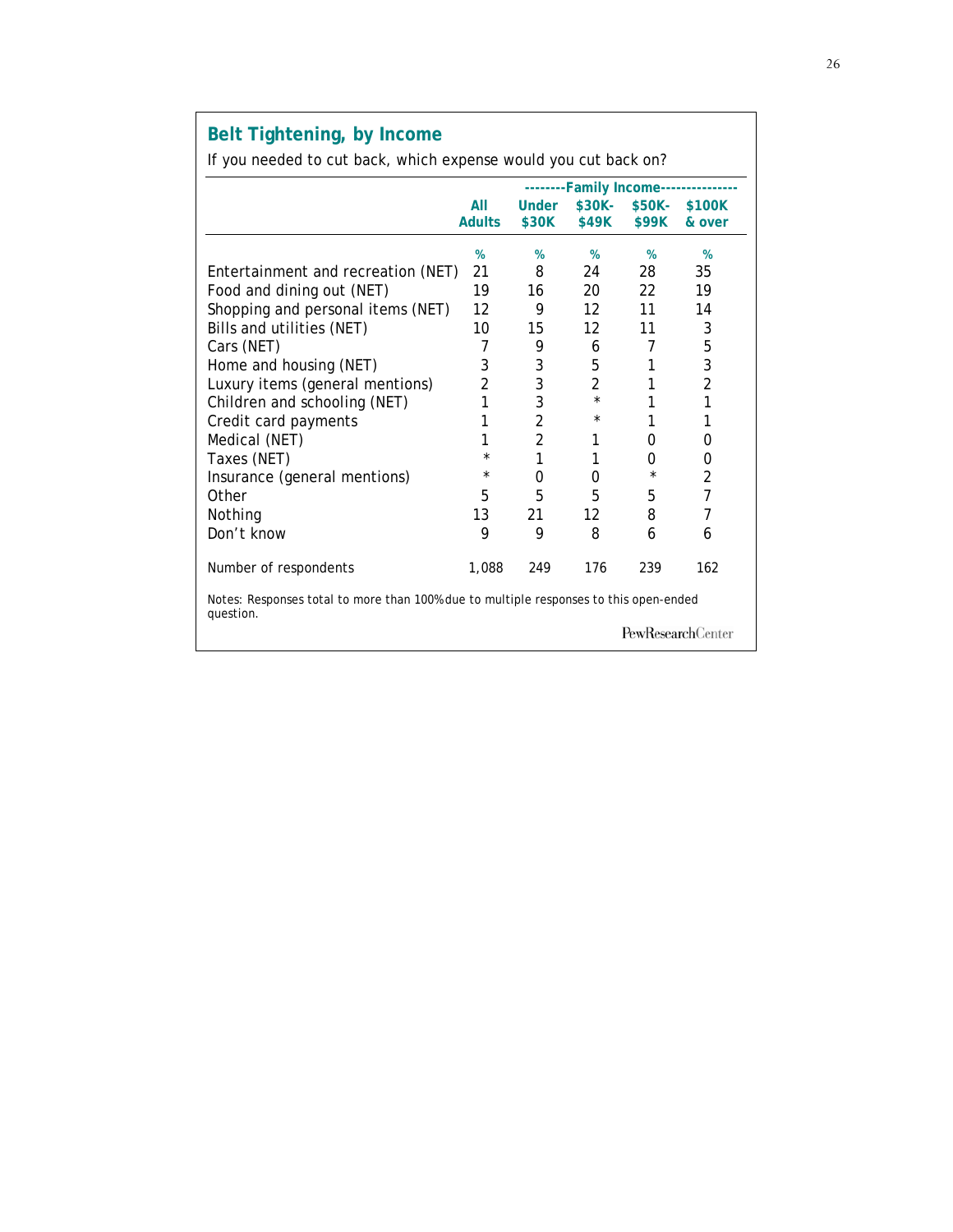### **Where Does It Hurt?**

Which of your regular and other expenses do you have the most trouble affording?  **%**  Home and housing (NET) 16 Cars (NET) 11<br>
Bills and utilities (NET) 10 Bills and utilities (NET) Entertainment and recreation (NET) 6 Medical (NET) 5 Children and schooling (NET) 4 Food and dining out (NET) 3 Taxes (NET) 3 Shopping and personal items (NET) 2 Insurance (general mentions) 1 Luxury items (general mentions) 1 Credit card payments 1 Other 5 Nothing 28 Don't know 10

Notes: Based on half-sample of 1,008 respondents. Responses total to more than 100% because respondents could offer more than one answer to this open-ended question.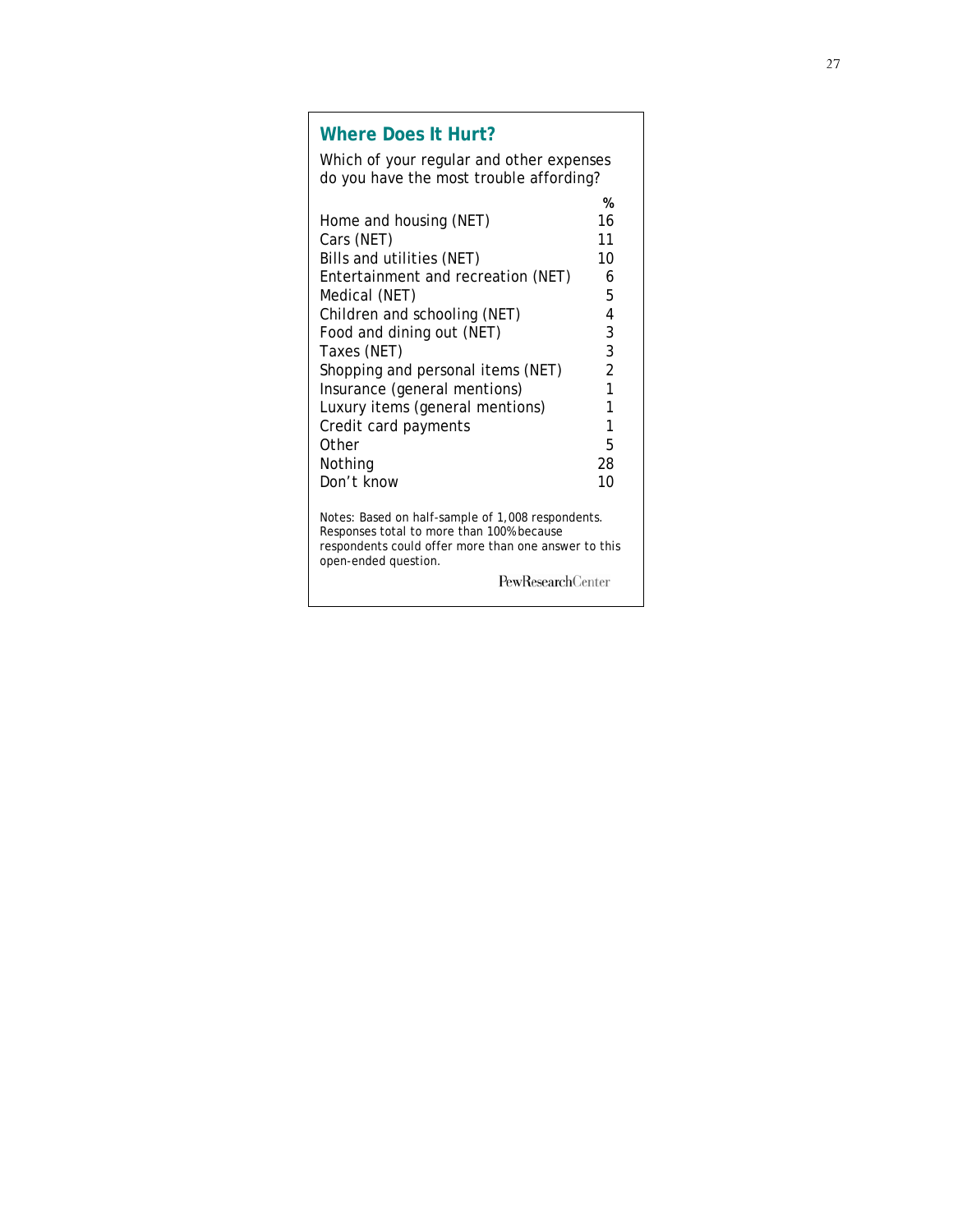#### **About the Pew Social Trends Reports**

The Pew social trends reports explore the behaviors and attitudes of Americans in key realms of their lives – family, community, health, finance, work and leisure. Reports analyze changes over time in social behaviors and probe for differences and similarities between key sub-groups in the population.

The surveys are conducted by the Pew Research Center, a nonpartisan "fact tank" that provides information on the issues, attitudes and trends shaping America and the world.

Survey reports are the result of the collaborative effort of the social trends staff, which consists of:

Paul Taylor, Executive Vice President Cary Funk, Senior Researcher April Clark, Research Associate

#### **About the Survey**

Results for this survey are based on telephone interviews conducted with a nationally representative sample of adults, ages 18 years and older, living in continental U.S. telephone households.

- Interviews conducted Oct. 18 Nov. 9, 2006
- 2,000 interviews
- Margin of sampling error is plus or minus 2.5 percentage points for results based on the total sample at the 95% confidence level. The margin of sampling error is higher for results based on subgroups of respondents.

Survey interviews conducted under the direction of Princeton Survey Research Associates International. Interviews were conducted in English and Spanish.

Bear in mind that question wording and practical difficulties in conducting surveys can introduce error or bias in the findings of opinion polls.

#### **Related Reports from the Pew Research Center**

Most Americans Moderately Upbeat About Family Finances 2007. January 2007. Pew Research Center. http://pewresearch.org/social

Luxury or Necessity?: Things We Can't Live Without: The List Has Grown in the Past Decade. December 2006. Pew Research Center. http://pewresearch.org/social

As Home Prices Cool Down, Homeowners Temper Their Optimism. December 2006. Pew Research Center. http://pewresearch.org/social

Online Banking 2006: Surfing to the Bank. June 2006. Pew Internet & American Life Project. http://www.pewinternet.org/pdfs/PIP\_Online\_Banking\_2006.pdf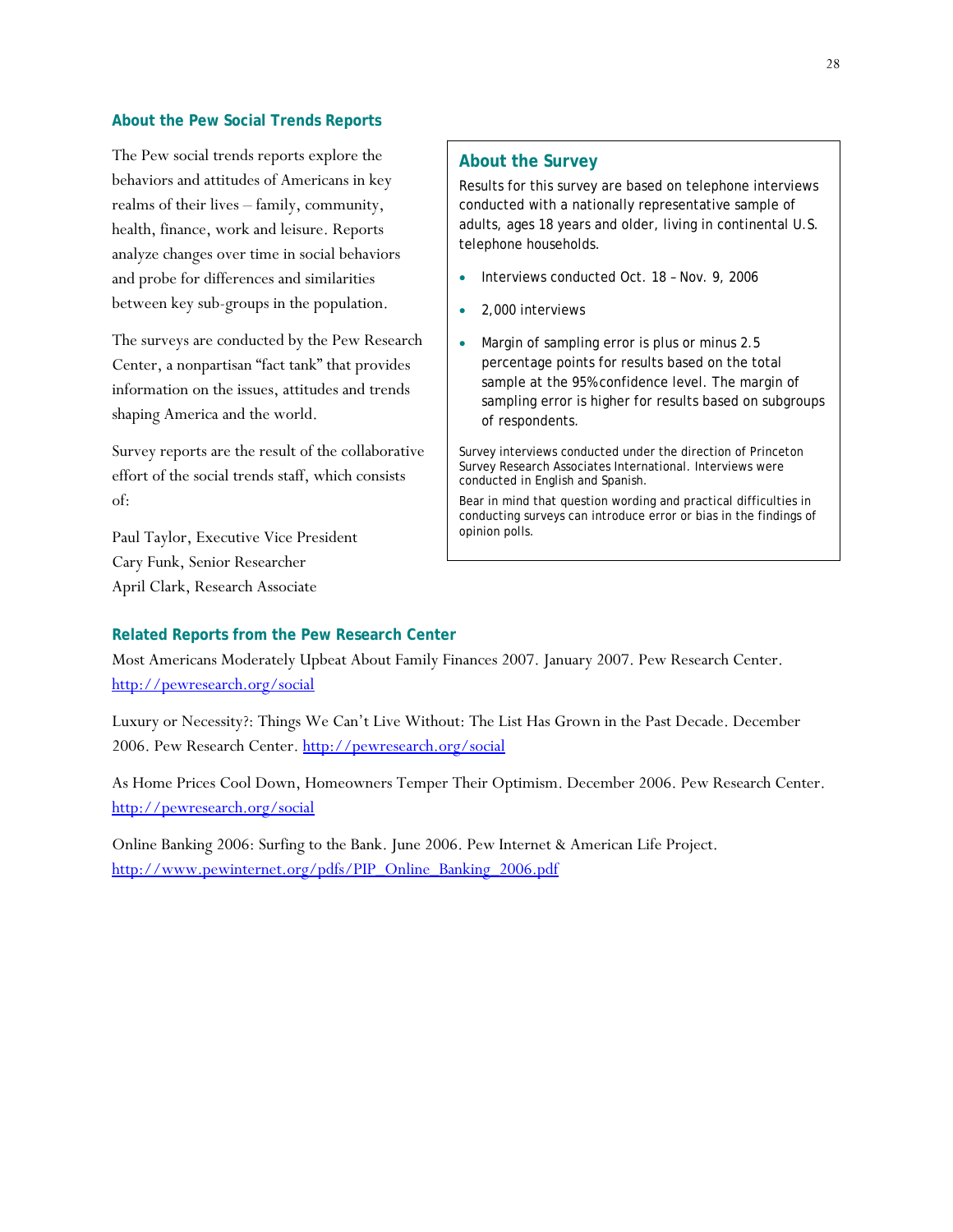#### **PEW SOCIAL TRENDS FINAL TOPLINE OCTOBER 18 – NOVEMBER 9, 2006 N=2,000**

#### **QUESTIONS 1 THROUGH 3 IN PREVIOUS RELEASE OR HELD FOR FUTURE RELEASE**

Q.4 How would you describe your own personal financial situation? Would you say you **(READ)**

- 38 Live comfortably
- 28 Meet your expenses with a little left over for extras
- 23 Just meet your basic living expenses
- 9 Don't even have enough to meet expenses
- 2 Don't know/Refused **(VOL.)**
- 100

#### **QUESTIONS 5 THROUGH 6 IN PREVIOUS RELEASE**

Q.7 How often do you worry about money matters? **(READ)**

- 35 Often
- 37 Sometimes
- 17 Rarely
- 10 Never
- 1 Don't know/Refused **(VOL.)**
- 100
- Q.8 On the whole, how often would you say that you spend more money than you can afford? **(READ)**
	- 11 Often
	- 25 Sometimes
	- 37 Rarely
	- 26 Never
	- 1 Don't know/Refused **(VOL.)**
	- 100

Q.9 Have you ever felt that your financial situation was out of control, or haven't you ever felt this way?

- 36 Yes, out of control
- 63 No
- 1 Don't know/Refused **(VOL.)**
- 100

#### **QUESTIONS 10 THROUGH 13 IN PREVIOUS RELEASE**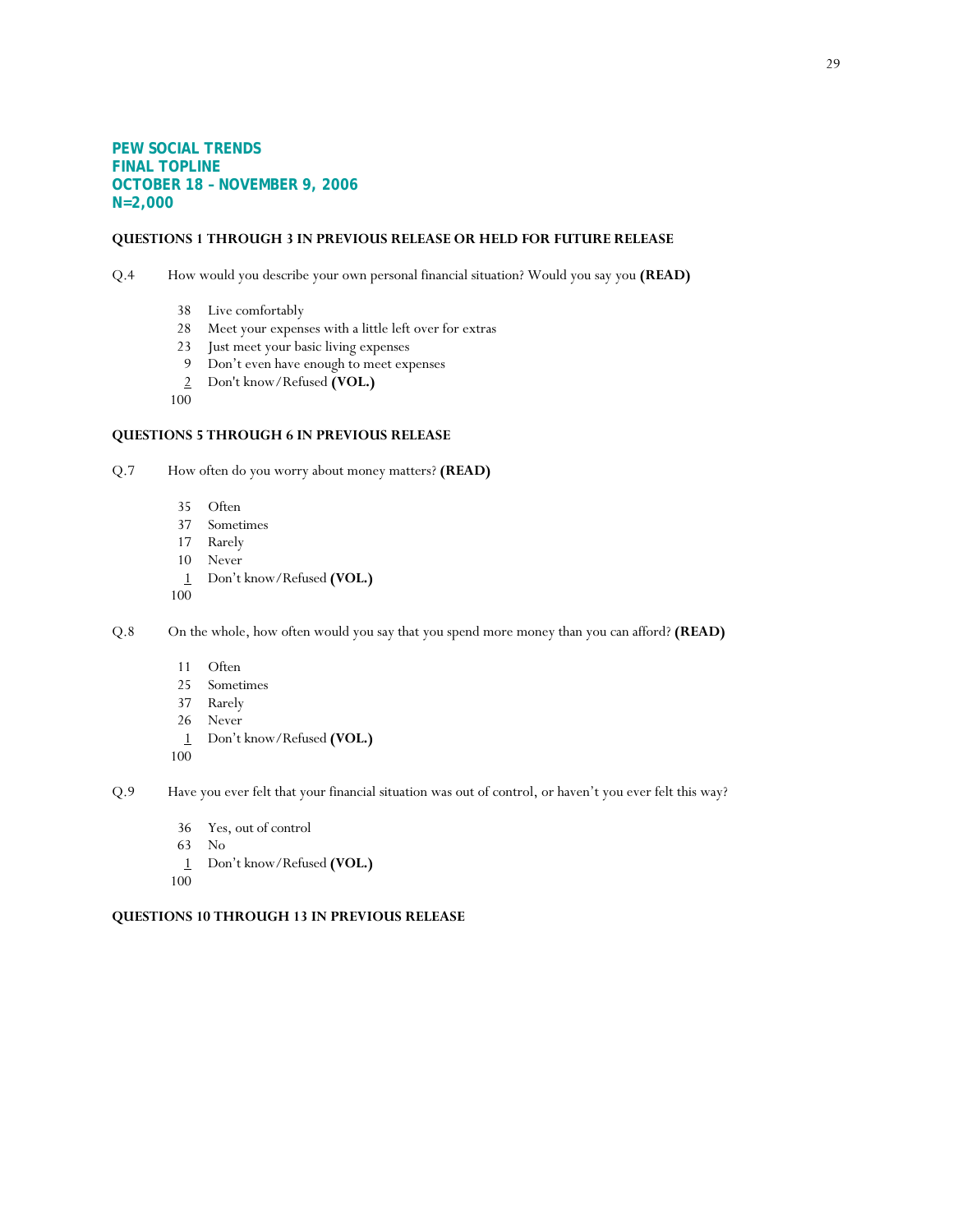#### **ASK ALL: RANDOMIZE Q14A to Q14C**

Q.14a How closely do you watch the amount of money you spend **(READ)**?

- 47 Very closely
- 41 Fairly closely
- 8 Not too closely
- 3 Not at all closely
- 1 Don't know/Refused **(VOL.)**

100

- Q.14b Are you the kind of person who always looks for ways to save money OR are you the kind of person who doesn't particularly try very hard to save money?
	- 77 Always looks for ways to save money
	- 18 Doesn't particularly try very hard to save money
	- 4 Neither/both equally **(VOL.)**
	- 1 Don't know/Refused **(VOL.)**
	- 100
- Q.14c Are you the kind of person who is always aware of how much money you're spending OR do you just have a general idea about how much money you're spending?
	- 67 Always aware of how much money spending
	- 31 Have a general idea about how much money spending
	- 1 Neither/both equally **(VOL.)**
	- 1 Don't know/Refused **(VOL.)**
	- 100

#### **ASK FORM 1 ONLY [N=1008]:**

#### Q.15F1 Thinking about all of your regular and other expenses, which do you have the most trouble affording? **[OPEN END; RECORD ANSWER; ACCEPT UP TO THREE RESPONSES]**

- 16 Home and housing (NET)
- 11 Cars (NET)
- 10 Bills and utilities (NET)
- 6 Entertainment and recreation (NET)
- 5 Medical (NET)
- 4 Children and schooling (NET)
- 3 Food and dining out (NET)
- 3 Taxes (NET)
- 2 Shopping and personal items (NET)
- 1 Insurance (general mentions)
- 1 Luxury items (general mentions)
- 1 Credit card payments
- 5 Other
- 28 Nothing
- 10 Don't know/Refused

*Figures add to more than 100% due to multiple responses.*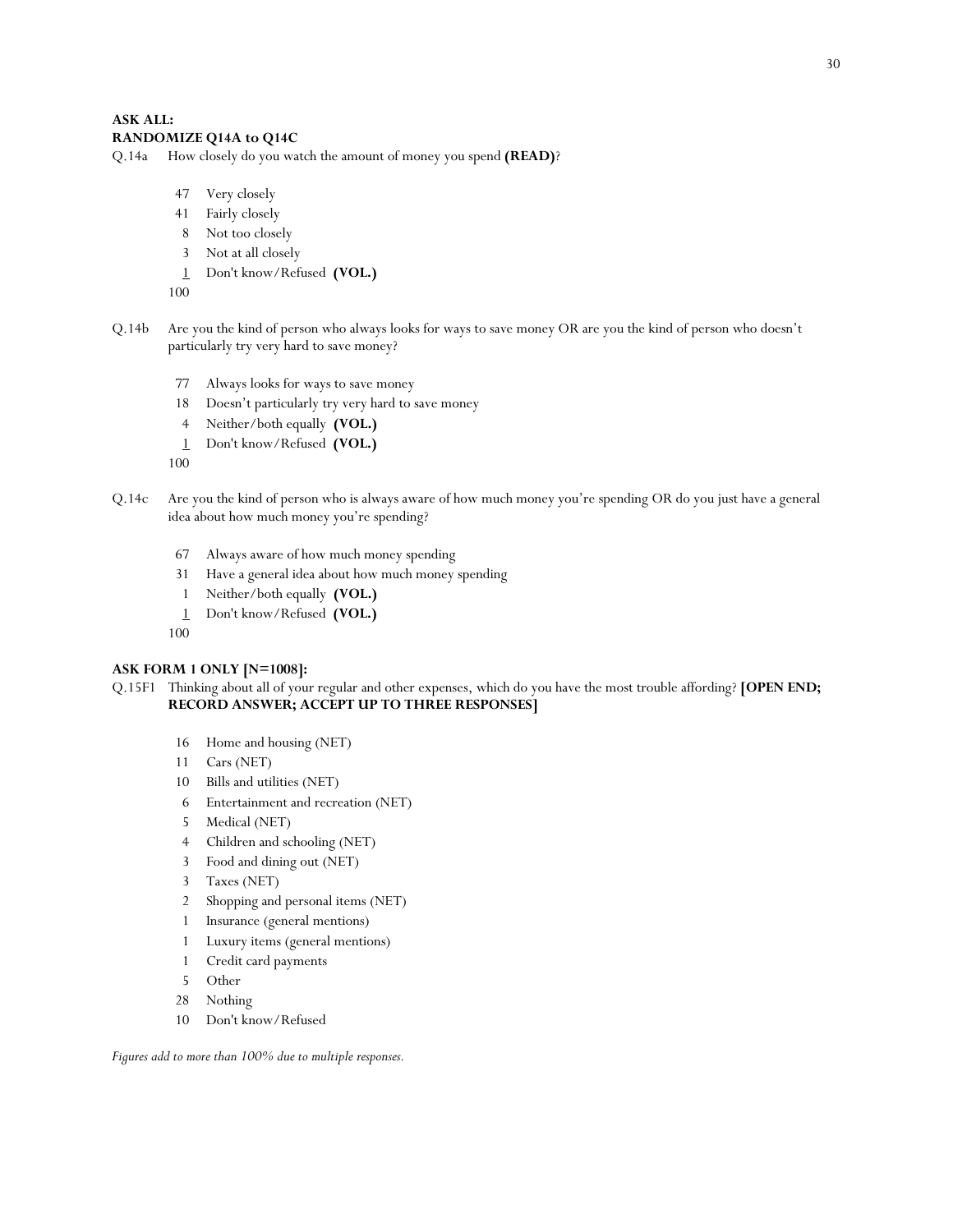#### **ASK FORM 1 ONLY [N=1008]:**

- Q.16F1 If you needed to cut back on your expenses, which kind of expense would you cut back on? **[OPEN END; RECORD ANSWER; ACCEPT UP TO THREE RESPONSES]**
	- 21 Entertainment and recreation (NET)
	- 19 Food and dining out (NET)
	- 12 Shopping and personal items (NET)
	- 10 Bills and utilities (NET)
	- 7 Cars (NET)
	- 3 Home and housing (NET)
	- 2 Luxury items (general mentions)
	- 1 Children and schooling (NET)
	- 1 Credit card payments
	- 1 Medical (NET)
	- \* Taxes (NET)
	- \* Insurance (general mentions)
	- 5 Other
	- 13 Nothing
	- 9 Don't know/Refused

*Figures add to more than 100% due to multiple responses*

#### **ASK FORM 1 ONLY [N=1008]:**

Q.17F1 Which kind of expense do you think you splurge the most on? **[OPEN END; RECORD ANSWER; ACCEPT UP TO THREE RESPONSES]**

- 25 Food and dining out (NET)
- 17 Entertainment and recreation (NET)
- 15 Shopping and personal items (NET)
- 7 Home and housing (NET)
- 7 Children and schooling (NET)
- 4 Bills and utilities (NET)
- 3 Cars (NET)
- 1 Medical (NET)
- \* Luxury items (general mentions)
- Credit card payments
- \* Insurance (general mentions)
- \* Taxes (NET)
- 4 Other
- 14 Nothing
- 6 Don't know/Refused

*Figures add to more than 100% due to multiple responses.*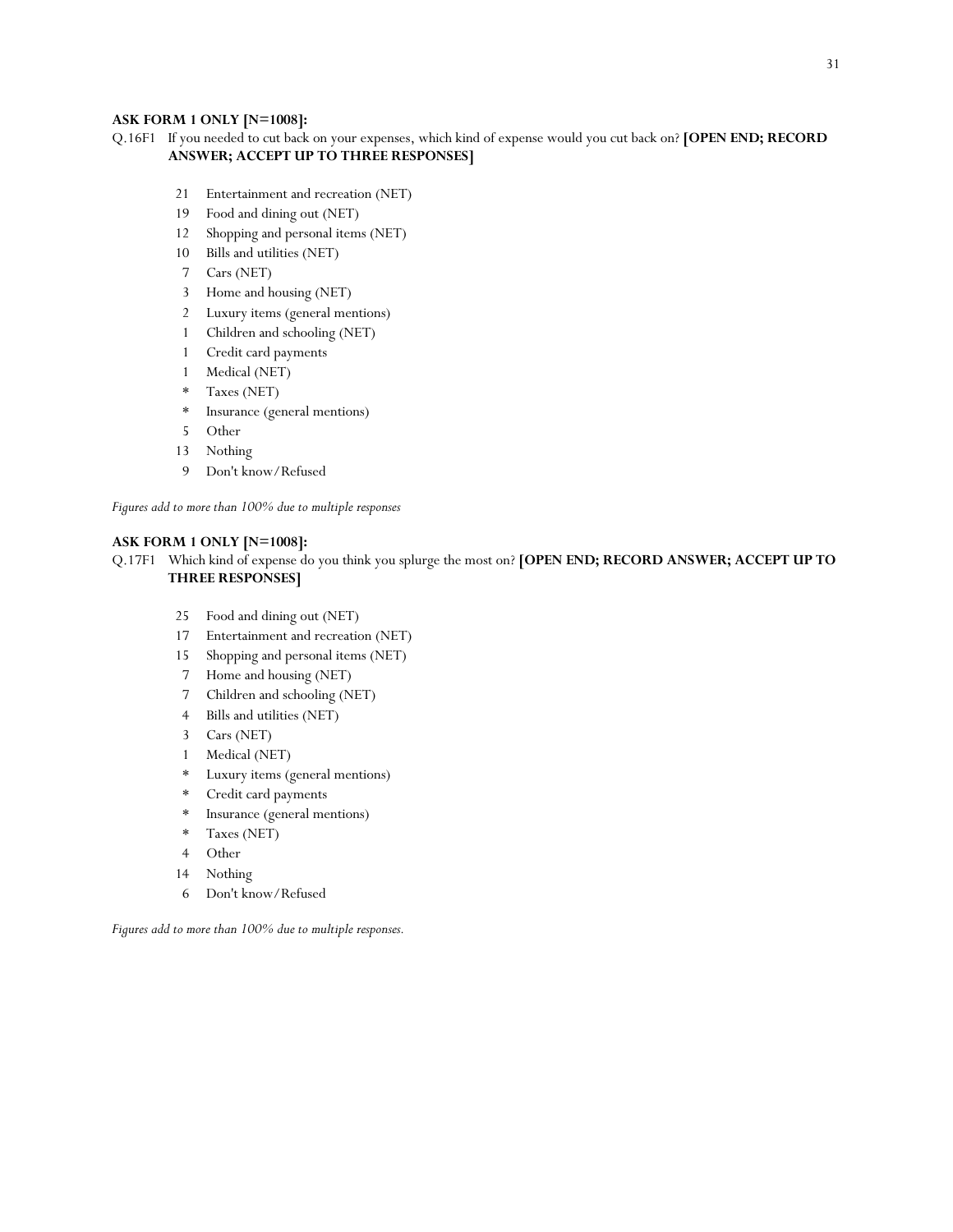# **ASK ALL:**

Do you own or rent your home?

|        |                           | June $2006$ | Feb 2006 | Oct 2005 |
|--------|---------------------------|-------------|----------|----------|
| 68     | Own                       | 68          | 68       | 68       |
| 27     | Rent                      | 27          | 27       | 26       |
| 5.     | Other arrangement (VOL.)  |             |          | 6        |
| $\ast$ | Don't know/Refused (VOL.) |             |          | $\ast$   |
| 100    |                           | 100         | 100      | 100      |

Q.18 For this survey we'd like to know what people regularly spend money on. As I read each item, tell me if this is one of your household's regular expenses, or not. First, **[INSERT ITEM; DO NOT RANDOMIZE] READ IF NECESSARY**: Is this one of your household's regular expenses, or not?

**(FOR Q18F: IF R SAYS "PAY IN FULL" PROBE TO CLARIFY)**

|             |                                                                                                                                                                    |     |    | Does not<br>apply |           |
|-------------|--------------------------------------------------------------------------------------------------------------------------------------------------------------------|-----|----|-------------------|-----------|
|             |                                                                                                                                                                    | Yes | No | (VOL.)            | DK/Ref    |
|             | <b>ASK IF OWNRENT=1</b><br><b>BASED ON HOMEOWNERS [N=1500]:</b>                                                                                                    |     |    |                   |           |
| a.          | Mortgage                                                                                                                                                           | 67  | 32 | $\mathbf{1}$      | $* = 100$ |
|             | ASK IF Q18A=1<br><b>BASED ON THOSE WHO REGULARLY PAY A</b><br>MORTGAGE [N=948]:<br>b1. Do you also pay for a second mortgage or for a home equity<br>loan, or not? | 30  | 70 | $\overline{0}$    | $* = 100$ |
|             | <b>ASK IF OWNRENT=1</b>                                                                                                                                            |     |    |                   |           |
|             | <b>BASED ON HOMEOWNERS [N=1500]:</b><br>b2. Maintenance fees for a condo or homeowner's association                                                                | 20  | 79 | $\ast$            | $1 = 100$ |
|             | <b>ASK IF OWNRENT=2</b>                                                                                                                                            |     |    |                   |           |
|             | <b>BASED ON RENTERS [N=423]:</b>                                                                                                                                   |     |    |                   |           |
| $C_{\star}$ | Rent                                                                                                                                                               | 97  | 3  | $\overline{0}$    | $0=100$   |
|             | <b>ASK ALL:</b>                                                                                                                                                    |     |    |                   |           |
| d.          | A car loan                                                                                                                                                         | 42  | 57 | $\ast$            | $1 = 100$ |
| e.          | A store payment plan for home furnishings or electronics                                                                                                           | 12  | 87 | ∗                 | $1 = 100$ |
| f.          | A credit card payment                                                                                                                                              | 58  | 41 | $\ast$            | $1 = 100$ |
| g.          | Alimony or child support                                                                                                                                           | 7   | 92 | $\mathbf{1}$      | $* = 100$ |
| h.          | Child care                                                                                                                                                         | 13  | 86 | $\mathbf{1}$      | $* = 100$ |
| i.          | School tuition                                                                                                                                                     | 25  | 75 | $\ast$            | $* = 100$ |
| j.          | A school loan                                                                                                                                                      | 16  | 84 | $\ast$            | $* = 100$ |
| k.          | Cable or satellite television                                                                                                                                      | 78  | 22 | $\ast$            | $* = 100$ |
| l.          | Cell phone                                                                                                                                                         | 74  | 26 | $\ast$            | $* = 100$ |
| m.          | Internet service                                                                                                                                                   | 65  | 35 | $\ast$            | $* = 100$ |
| n.          | Health club or other sports facility                                                                                                                               | 21  | 79 | $\ast$            | $* = 100$ |
|             |                                                                                                                                                                    |     |    |                   |           |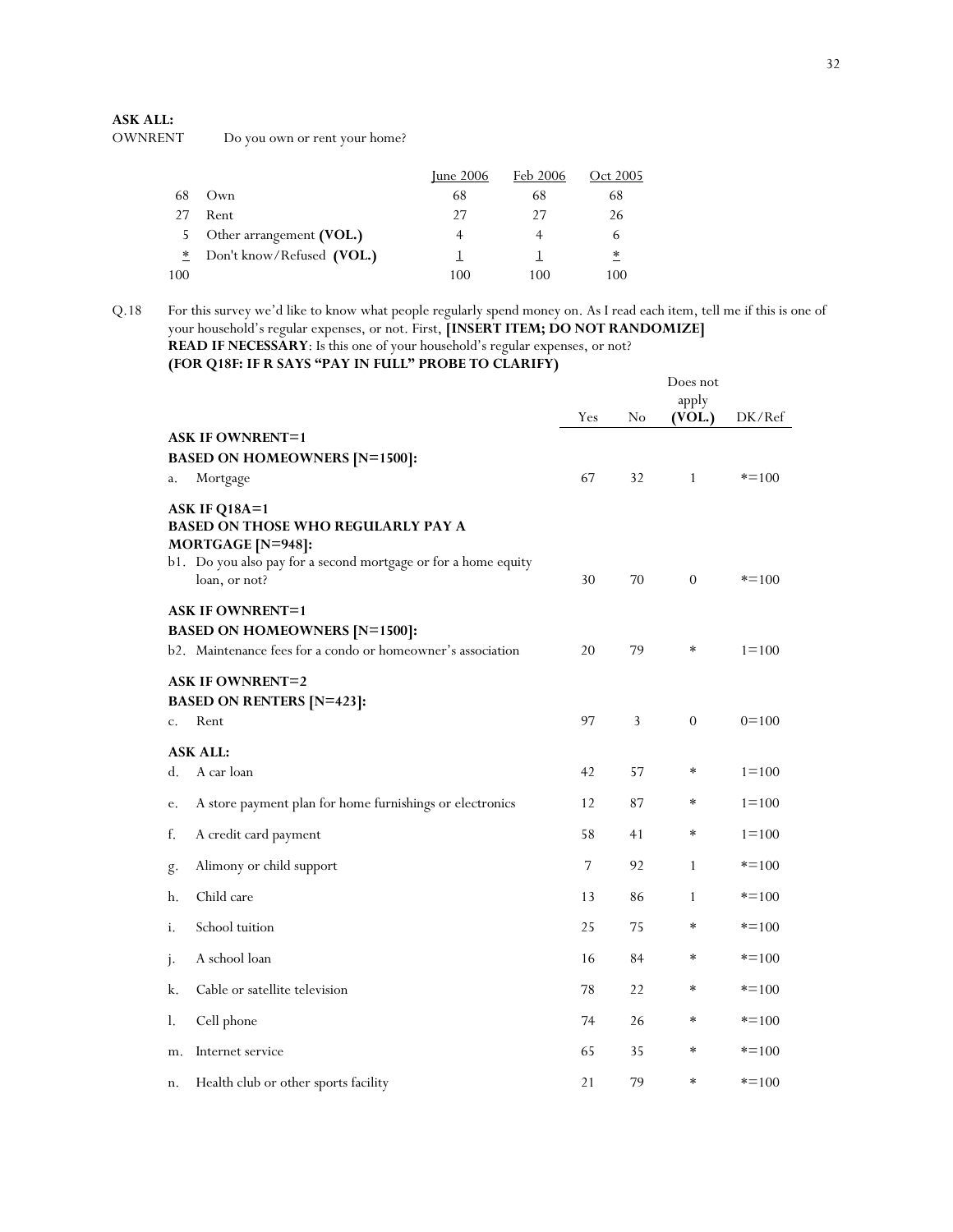| <b>Q.18 CONTINUED</b> |                                    | Does not |    |                 |           |  |
|-----------------------|------------------------------------|----------|----|-----------------|-----------|--|
|                       |                                    | Yes      | No | apply<br>(VOL.) | DK/Ref    |  |
|                       | o. Landscaping or lawn maintenance | 19       | 81 | ∗               | $* = 100$ |  |
| p.                    | Housecleaning                      | 16       | 83 | $\ast$          | $1 = 100$ |  |

#### **QUESTION 19 THROUGH 22 HELD FOR FUTURE RELEASE**

#### **ASK ALL:**

Q.23 Have you had any unexpected expenses in the past 12 months that seriously set you back financially, or hasn't this happened to you?

34 Yes

66 No

\* Don't know/Refused **(VOL.)**

100

# **ASK IF YES (Q23=1):**<br>Q.24 What kind of 6

What kind of expenses were these? **[OPEN END; RECORD ANSWER; ACCEPT UP TO THREE RESPONSES]** 

#### **BASED ON THOSE WHO HAD UNEXPECTED EXPENSES IN THE PAST 12 MONTHS [N=663]:**

- 34 Medical (NET)
- 24 Cars (NET)
- 20 Home and housing (NET)
- 9 Life events & children: wedding, divorce, birth, death, moving (NET)
- 3 Work related (NET)
- 2 Travel/vacation
- 2 Taxes
- 1 Pets/vetinary bills
- 9 Other
- 1 Don't know/Refused

*Figures add to more than 100% due to multiple responses.* 

#### **ASK ALL:**

Q.25 Do you have a budget to guide your household expenses or don't you rely on a formal budget?

- 48 Yes, have a budget
- 51 No, don't rely on a formal budget
- 1 Don't know/Refused **(VOL.)**
- 100

#### **QUESTION 26 HELD FOR FUTURE RELEASE**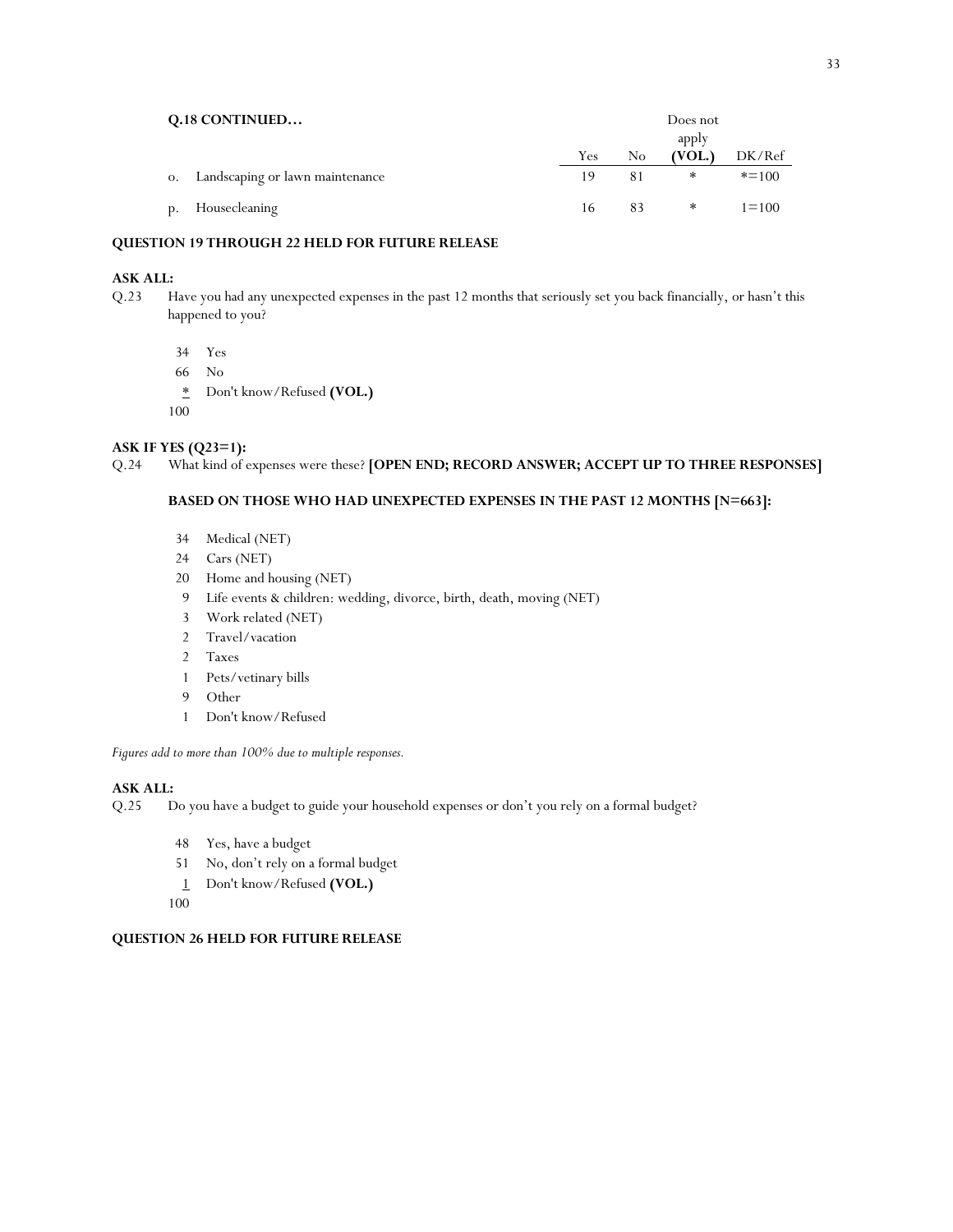#### MARITAL Are you currently married, living with a partner, divorced, separated, widowed, or have you never been married? **(IF R SAYS "SINGLE," PROBE TO DETERMINE WHICH CATEGORY IS APPROPRIATE)**

|     |                           | June $2006$ | Feb 2006 | Oct 2005 |
|-----|---------------------------|-------------|----------|----------|
| 53  | Married                   | 51          | 52       | 55       |
| 6   | Living with a partner     |             | 8        | 6        |
| 10  | Divorced                  | 11          | 10       | 9        |
| 3   | Separated                 |             | 3        |          |
| 9   | Widowed                   | 9           | 8        | 8        |
| 19  | Never been married        | 20          | 18       | 18       |
| ∗   | Don't know/Refused (VOL.) | ∗           |          |          |
| 100 |                           | 100         | 100      | 100      |

#### **ASK IF MARITAL=1:**

Q.27 How often do you and your (**IF SEX=2**: husband/**IF SEX=1**: wife) disagree about money? **(READ)**

#### **BASED ON THOSE WHO ARE MARRIED [N=1115]:**

- 13 Often
- 25 Sometimes
- 39 Rarely
- 23 Never
- \* Don't know/Refused **(VOL.)**
- 100
- Q.28 Is your (**IF SEX=2**: husband/**IF SEX=1**: wife) the kind of person who always looks for ways to save money OR doesn't (**IF SEX=2**: he/**IF SEX=1**: she) particularly try very hard to save money?

#### **BASED ON THOSE WHO ARE MARRIED [N=1115]:**

- 69 Always looks for ways to save money
- 27 Doesn't particularly try very hard to save money
- 3 Neither/both equally **(VOL.)**
- 1 Don't know/Refused **(VOL.)**
- 100

#### **SUMMARY OF Q.28 AND Q.14B COMBINED**

#### **BASED ON THOSE WHO ARE MARRIED [N=1115]:**

- 56 Both husband and wife always look for ways to save
- 6 Both don't try very hard to save
- 30 Husband and wife differ on savings habits
- 8 Don't know/Refused /Other **(VOL.)**
- 100

#### **QUESTIONS 29 THROUGH 35 IN PREVIOUS RELEASE OR HELD FOR FUTURE RELEASE NO QUESTION 36**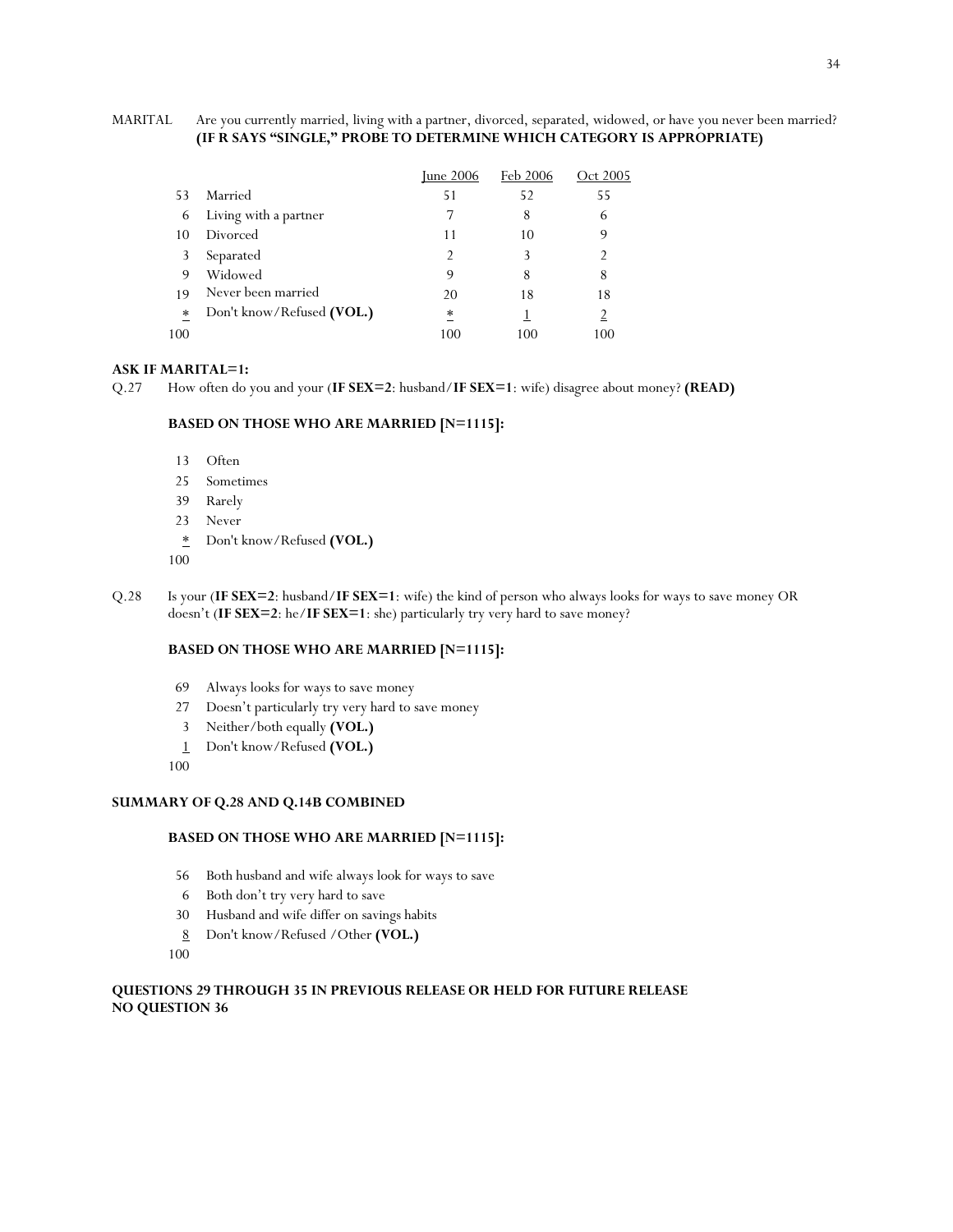#### **ASK IF (Q18F=1) CREDIT CARD A REGULAR EXPENSE:**

Thinking about how you use your credit cards

Q.37 Generally, do you pay your credit card bills in full each month or do you make a payment?

#### **BASED ON THOSE WHO HAVE A CREDIT CARD AS A REGULAR EXPENSE [N=1222]:**

- 41 Pay in full
- 53 Make a payment
- 4 Depends **(VOL.)**
- 2 Don't know/Refused **(VOL.)**
- 100

#### **QUESTIONS 38 THROUGH 41 IN PREVIOUS RELEASE OR HELD FOR FUTURE RELEASE**

#### **ASK IF OWNRENT=1**

Q.42 **[READ IF OWNRENT=1 & Q40=1:** Thinking about your primary residence...] Has the value of your home increased or decreased over the past few years? Would you say it **(READ)**

#### **BASED ON HOMEOWNERS [N=1500]:**

|     |                           | US News & World Report |                 |  |
|-----|---------------------------|------------------------|-----------------|--|
|     |                           | May 1992               | <u>Jan 1992</u> |  |
| 46  | Increased a lot           | 21                     | 20              |  |
| 38  | Increased a little        | 45                     | 43              |  |
| 5   | Decreased a little        | 13                     | 14              |  |
|     | Decreased a lot           | 10                     | 7               |  |
|     | Stayed the same (VOL.)    | 8                      | 8               |  |
| 6   | Don't know/Refused (VOL.) | 3                      | 8               |  |
| 100 |                           | 100                    | 100             |  |

#### **QUESTIONS 43 THROUGH 47 IN PREVIOUS RELEASE**

- Q.48 On the whole, would you say you are saving and investing as much money as you should, or do you feel you should probably be saving and investing more?
	- 32 Saving and investing as much as you should
	- 63 Should be saving and investing more
	- 5 Don't know/Refused **(VOL.)**
	- 100
- Q.49 Do you have a retirement plan besides Social Security? **[IF YES:** Is any of your retirement money in the stock market through stocks, mutual funds or a 401k plan?**]**

|     |                                          | May<br>2005 | Early Oct<br>2002 |
|-----|------------------------------------------|-------------|-------------------|
|     | Yes, retirement plan in the stock market | 46          | 47                |
| 14  | Yes, but not in stock market             | 13          | 13                |
| 38  | No, no retirement plan                   | 40          | 37                |
|     | Don't know/Refused (VOL.)                |             | 3                 |
| 100 |                                          | 100         | 100               |
|     |                                          |             |                   |